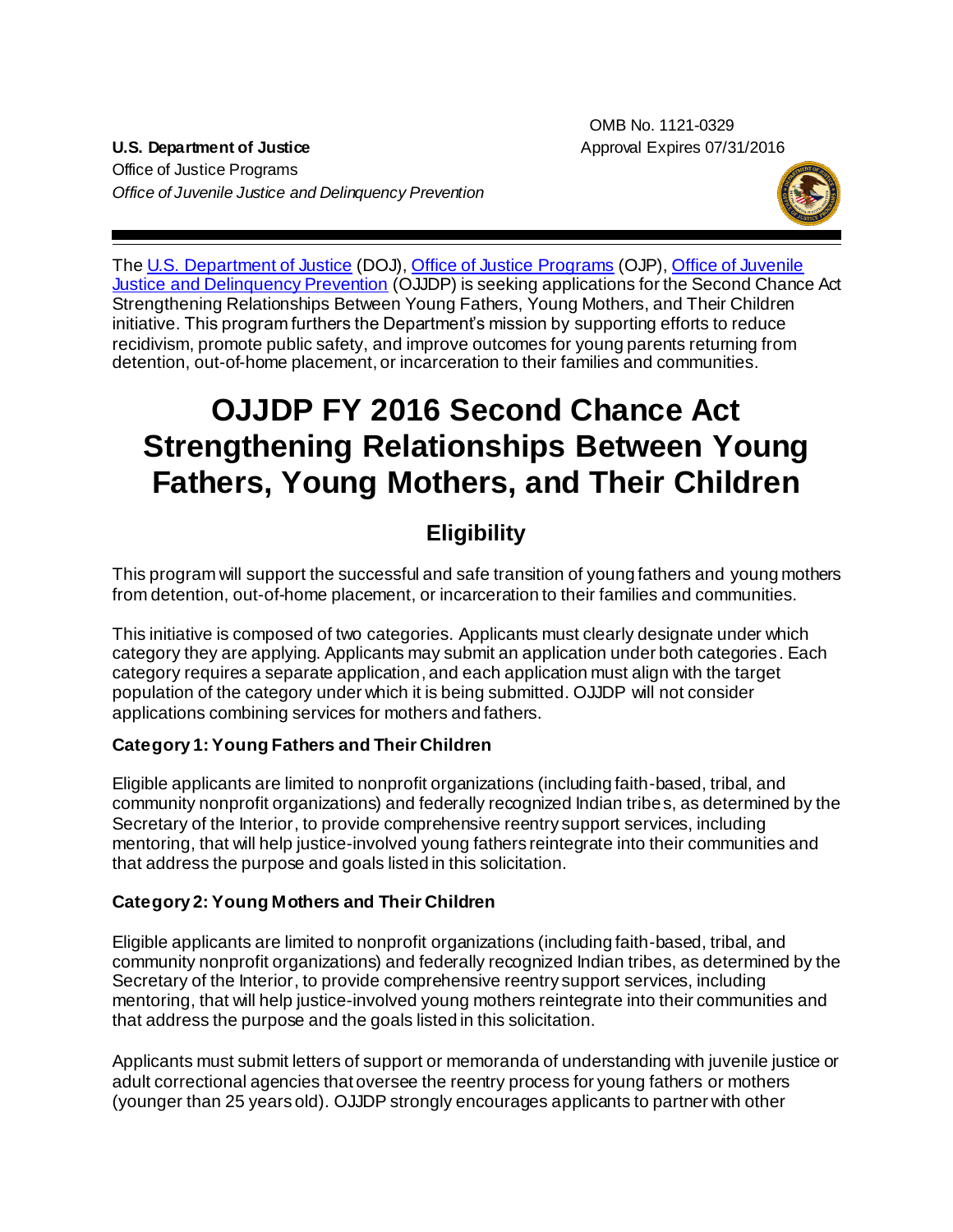community-based agencies that can enhance their project or leverage existing resources and local mental health or substance abuse treatment providers to provide holistic reentry support services, including the mentoring component. However, one eligible entity must be the applicant, and the others must be proposed as subrecipients.The applicant must be the entity with primary responsibility for administering the funding and managing the entire project. OJJDP will consider only one application per lead applicant; however, subrecipients may be part of multiple proposals.

For additional eligibility information, see Sectio[n C. Eligibility Information](#page-11-0).

# **Deadline**

Applicants must register with [Grants.gov](http://www.grants.gov/applicants/apply_for_grants.jsp) prior to submitting an application. OJP encourages applicants to **register several weeks before** the application submission deadline. In addition, OJP urges applicants to **submit applications 72 hours** prior to the application due date. All applications are due to be submitted and in receipt of a successful validation message in Grants.gov by 11:59 p.m. eastern time on March 3, 2016*.*

All applicants are encouraged to read thi[s Important Notice: Applying for Grants in Grants.gov](http://ojp.gov/funding/Apply/Grants-govInfo.htm)**.**

For additional information, see **[How To Apply](#page-27-0)** in Section D. Application and Submission [Information](#page-12-0).

# **Contact Information**

For technical assistance with submitting an application, contact the Grants.gov Customer Support Hotline at 800-518-4726 or 606-545-5035, or via e-mail t[o support@grants.gov](mailto:support@grants.gov). Hotline hours of operation are 24 hours a day, 7 days a week, except federal holidays.

Applicants who experience unforeseen Grants.gov technical issues beyond their control that prevent them from submitting their application by the deadline must e-mail the Response Center (see contact information below) **within 24 hours after the application deadline** and request approval to submit their application. Additional information on reporting technical issues is found under "Experiencing Unforeseen Grants.gov Technical Issues" in th[e How To Apply](#page-27-0) section.

For assistance with any other requirements of this solicitation, contact the Response Center by telephone at 800-851-3420 or TTY: 301-240-6310 (Hearing impaired only), by e-mail at [grants@ncjrs.gov](mailto:grants@ncjrs.gov), or b[y web chat.](https://webcontact.ncjrs.gov/ncjchat/chat.jsp) Response Center hours of operation are 10 a.m. to 6 p.m. ET, Monday through Friday. Answers to frequently asked questions that may assist applicants are posted at

<http://www.ojjdp.gov/grants/solicitations/FY2016/FAQ/SCAMothersFathersFAQ.pdf>.

Grants.gov number assigned to this announcement: **OJJDP-2016-9135**

Release date: December 21, 2015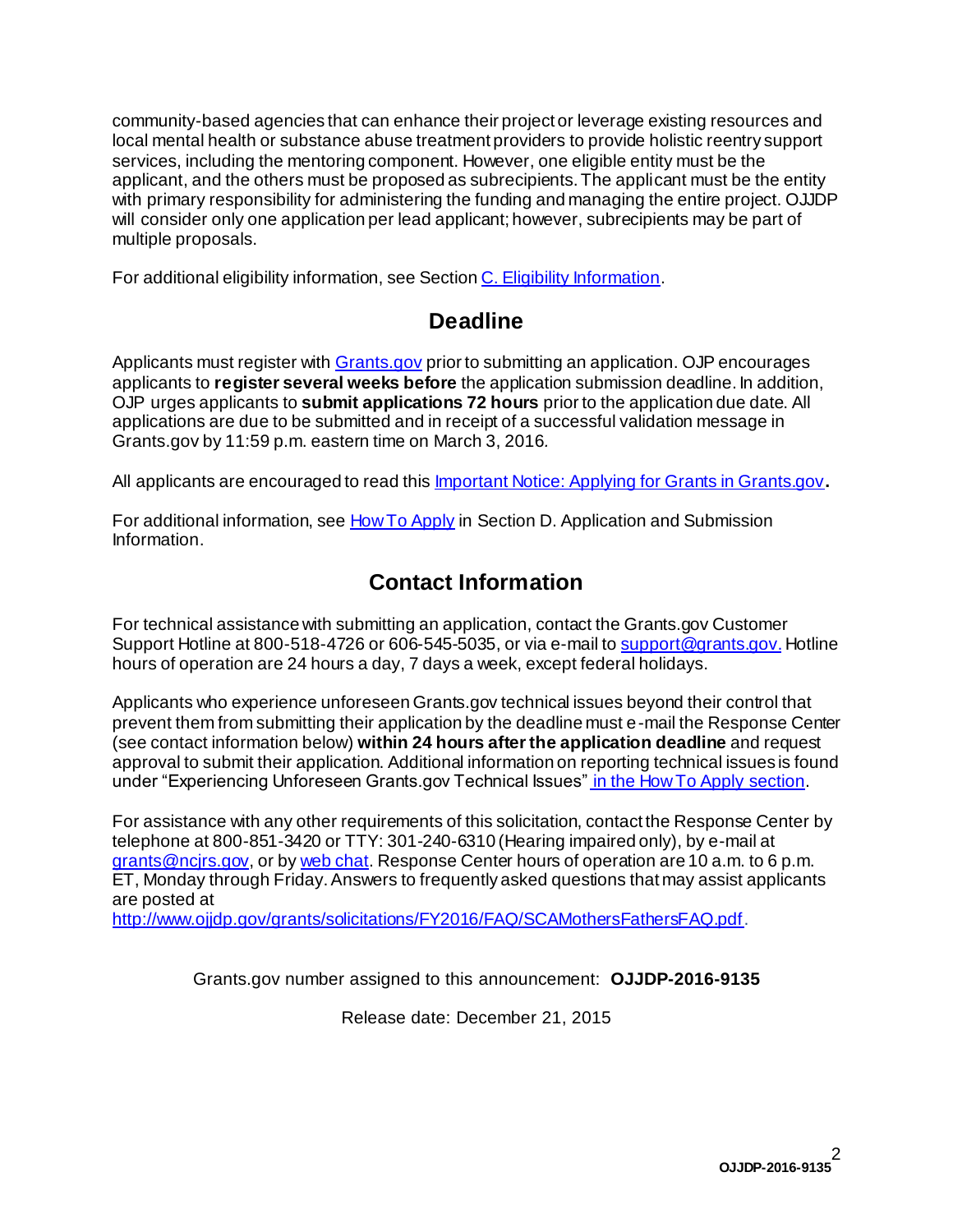| Limitation on Use of Award Funds for Employee Compensation; Waiver 12           |  |
|---------------------------------------------------------------------------------|--|
| Prior Approval, Planning, and Reporting of Conference/Meeting/Training Costs 12 |  |
|                                                                                 |  |
|                                                                                 |  |
|                                                                                 |  |
|                                                                                 |  |
|                                                                                 |  |
|                                                                                 |  |
|                                                                                 |  |
|                                                                                 |  |
|                                                                                 |  |
|                                                                                 |  |
|                                                                                 |  |
|                                                                                 |  |
|                                                                                 |  |
| General Information about Post-Federal Award Reporting Requirements34           |  |
|                                                                                 |  |
|                                                                                 |  |
|                                                                                 |  |
|                                                                                 |  |
|                                                                                 |  |
|                                                                                 |  |

# Contents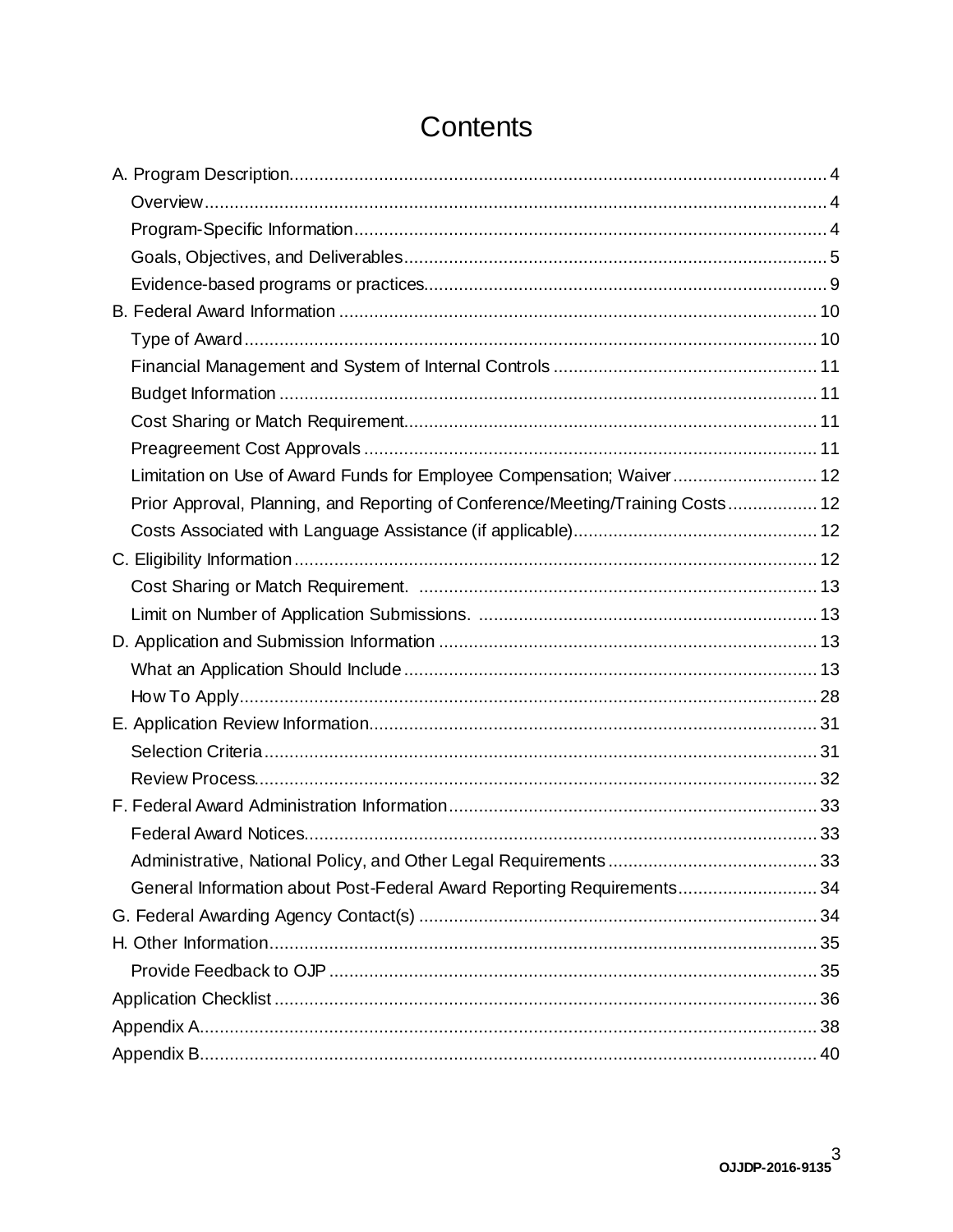# **OJJDP FY 2016 Second Chance Act Strengthening Relationships Between Young Fathers, Young Mothers, and Their Children (CFDA #16.831)**

### <span id="page-3-0"></span>**A. Program Description**

#### <span id="page-3-1"></span>**Overview**

The Office of Juvenile Justice and Delinquency Prevention (OJJDP) envisions a nation where our children are healthy, educated, and free from violence. If they come into contact with the juvenile justice system, the contact should be rare, fair, and beneficial to them. To fulfill this vision, the fiscal year (FY) 2016 Second Chance Act Strengthening Relationships Between Young Fathers, Young Mothers, and Their Children initiative will provide funding to support the successful transition for young fathers and mothers as they return to their families and communities from detention, out-of-home placement, or incarceration.This program will fund coordinated and comprehensive strategies that incorporate (1) mentoring and transitional reentry services proven to reduce recidivism, (2) effective parenting skills development and parent/child relationship engagement for young fathers or mothers, and (3) private and community service partnerships that promote public safety and support added positive outcomes for young parents and their children.

This program is authorized pursuant to Section 211 of the Second Chance Act, Pub. L. No. 110-199; 24 USC Section 17531..

#### <span id="page-3-2"></span>**Program-Specific Information**

OJJDP is committed to promoting reform through evidence-based practices (see OJJDP's Model Programs Guide) and developmentally appropriate practices in family engagement and juvenile reentry. The growth in parental incarceration over the past two decades has significant implications for children and families. An estimated 1.7 million youth younger than 18 in the United States have at least one parent in prison, and millions more have a parent currently in jail.<sup>1</sup> Incarcerated parents and their children are a heterogeneous group, and associations between parental incarceration and developmental outcomes are complicated. However, research has shown that having an incarcerated parent can present individual and environmental risks for the child and increase the likelihood of negative outcomes.<sup>2</sup> Research suggests that intervening in the lives of incarcerated parents and their children to preserve and strengthen positive family connections can yield positive societal

<sup>1</sup> Maruschak, L.M., Glaze, L.E., and Mumola, C.J. 2010. Incarcerated parents and their children: Findings from The Bureau of Justice Statistics. In J.M. Eddy and J. Poehlmann (Eds.), Children of incarcerated parents: handbook for researchers and practitioners (pp. 33-54). Washington, DC: Urban Institute Press.

<sup>&</sup>lt;sup>2</sup> Jarjoura, R., DuBois, D., Shlafer, R., and Haight, K. 2014. Mentoring Children of Incarcerated Parents: A Synthesis of Research and Input from the Listening Session Held by the Office of Juvenile Justice and Delinquency Prevention and the White House Domestic Policy Council and Office of Public Engagement. Washington, DC: U.S. Department of Justice, Office of Justice Programs, Office of Juvenile Justice and Delinquency Prevention.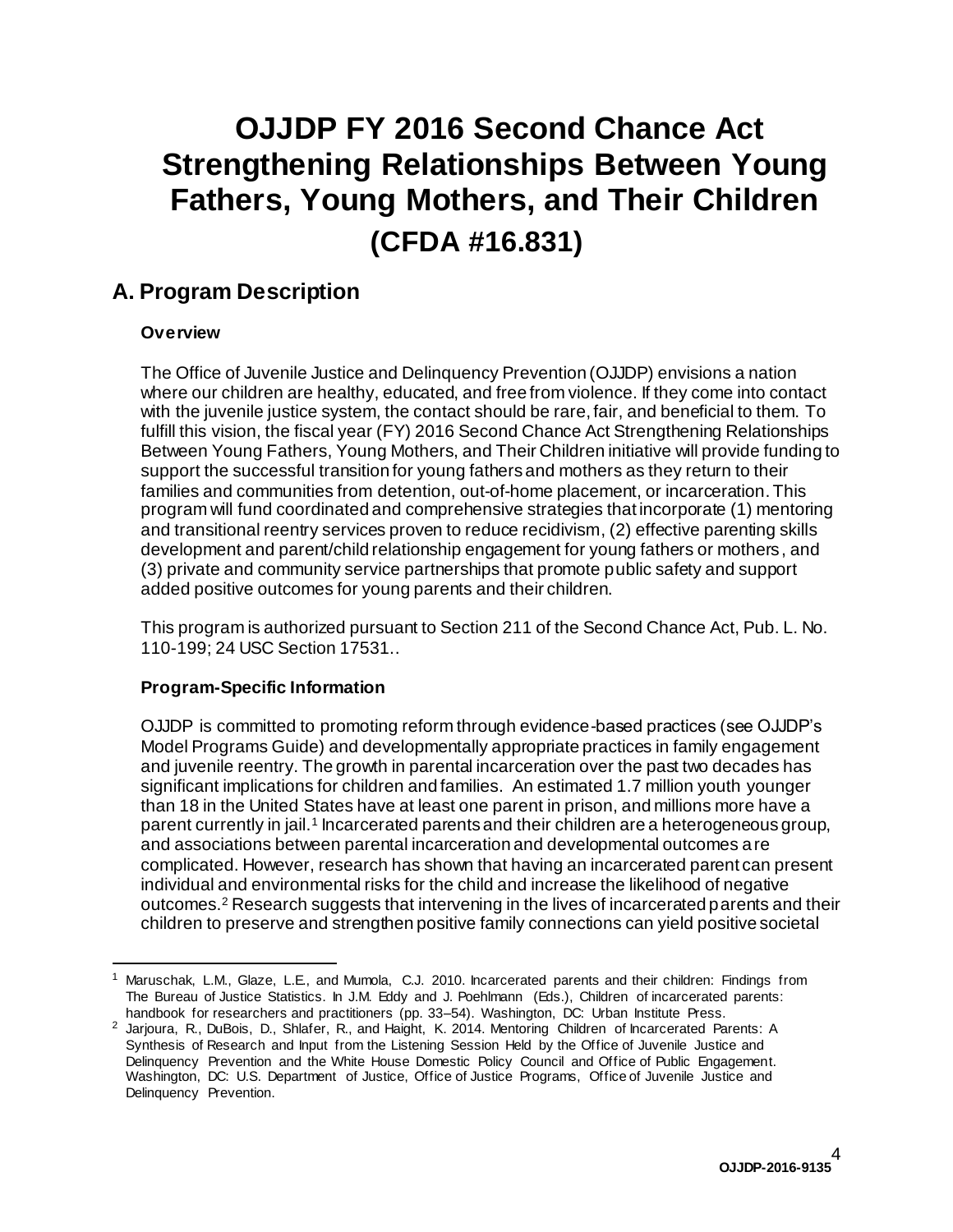benefits in the form of reduced recidivism, less intergenerational criminal justice system involvement, and promotion of healthy child development. 3

The problem of incarcerated young fathers and mothers has become more acute in American society. Collaborative efforts involving families, faith-based and community organizations, and private and public agencies are needed to address the dynamic environment that young incarcerated fathers and mothers leave behind. These needs, if not addressed while in custody, during the reentry process, and after release, will negatively impact their ability to live productive, prosocial, crime-free lives in the community. Mentoring programs designed to serve the exclusive needs of young fathers and mothers will help ensure they successfully transition from secure confinement to their communities.

This program supports the implementation and delivery of transitional/reentry services that include one-to-one, group, and peer mentoring services to justice-involved youth who are fathers and mothers. Transitional services include a broad range of activities, including providing case management, assessing risk factors and strengths that affect recidivism, substance abuse treatment, and other supporting comprehensive services to promote responsible parenting and family engagement, and implementing strategies that enhance the life skills and future of young fathers and mothers and their families. To aid in the reentry planning and service coordination, OJJDP will require a formal partnership with the juvenile or adult correctional agency/facility from which youth are returning and the agency supervising youth in the community, which may or may not be the same agency. For the purpose of this solicitation, mentoring is a structured relationship between an adult or trained peer and one or more young fathers or mothers. Applicants should demonstrate a strong partnership between the mentoring organization and the department/entity for the state/ local/tribal secure confinement facility or facilities holding the identified target population.

#### <span id="page-4-0"></span>**Goals, Objectives, and Deliverables**

The goal for Category 1 and Category 2 is to improve outcomes for young fathers and mothers using evidence-based practices to reduce recidivism and support responsible parenting that leads to healthy child development, resiliency, and improved interactions among young fathers and mothers, their children, and family and community members.

Successful applicants will:

- Provide gender-specific mentoring and transitional services for young fathers or mothers during confinement and following release to their community based on assessed risks, strengths, and parenting needs to support their successful reentry.
- Identify any applicable partners that can help the applicant provide reentry transitional support services, specifically to young fathers or mothers reintegrating into their communities from a juvenile or adult correctional facility. Examples of such services may include mentoring, parenting, health and mental health, social work, education, legal, child welfare, housing, and other appropriate services.
- Ensure that support services, such as trauma-informed care, substance abuse treatment, job skill development, counseling, mentoring, and advocacy services that prepare young mothers and fathers to transition back to their communities, are holistic

<sup>&</sup>lt;sup>3</sup> Christian, S. 2009. Children of Incarcerated Parents. National Conference of State Legislatures.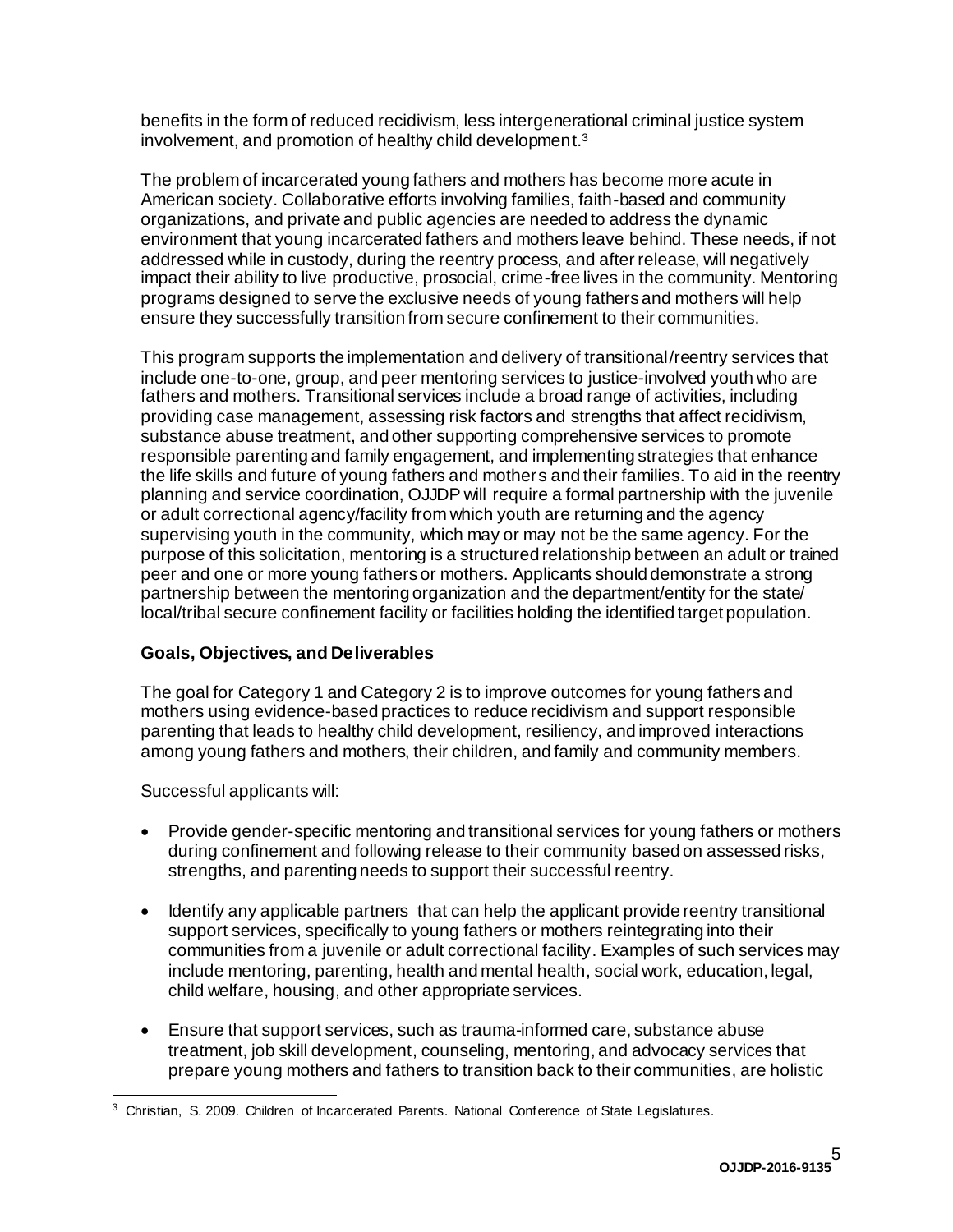and comprehensive and take into consideration the needs of the target population that the applicant will serve. In addition, the continuum of services should provide participating young mothers and fathers the opportunity to adjust and prepare for reentry to the community.

- Make available sessions on child development milestones, avoiding child trauma, retaining custody, and intervening as the parent figure to improve parenting skills and promote a healthy relationship with the child.
- Ensure that services are gender-focused and racially and ethnically informed.

Transitional services should include a broad range of activities, such as case management, that target recidivism to promote responsible parenthood. These activities may be accomplished through a variety of approaches, such as program enhancement, improved data collection processes, and/or newstaff training. As part of the transitional services, applicants should focus on strengthening and/or expanding mentoring services to improve parenting and develop life skills for young fathers or mothers.OJJDP expects successful applicants to integrate evidence-based and/or culturally specific mentoring principles into the mentoring services. A list of some evidence-based mentoring practices are in AppendixB on page 40.

Successful applicants will develop a collaborative approach to providing mentoring and transitional services to young fathers or mothers. OJJDP expects grantees to use their award to implement activities in alignment with the individual's reentry strategic plan and that advance the adoption, integration, and effective implementation of the principles and practices identified for reentry programs in AppendixA and mentoring programs in Appendix B of this solicitation.

OJJDP will require grantees to work with OJJDP and an assigned training and technical assistance provider to address deliverables for the planning and implementation phases of the project.

**Planning phase.**Successful applicantswill submit a draft and final plan that addresses the implementation phase items identified below. OJJDP and its designated partners will review and comment on the draft, and OJJDP will approve the final implementation plan. During the planning phase, successful applicants will also work with OJJDP and its designated partners to submit baseline performance measures prior to the implementation of the program.

**Implementation phase.** During the implementation phase, award recipients should implement the strategies outlined in their plan. This should include:

 A key component of the reentry services for young fathers or mothers should include mentoring. In many cases, the role of a mentor who works with a high-risk mentee requires a major commitment of time on the part of the mentor. While many volunteer mentors make the time to go above and beyond investing in the lives and addressing the need of their mentees, they often do not have the time to complete intensive training to be optimally effective in their role. Applicants may consider expanding the traditional role of a mentor to a combination of "friend/case manager/coach/advocate." In cases where the role of mentors is expanded, grantees may use funds to compensate these individuals either as part or full-time staff of the project. Mentoring services should support the structured relationship between an adult or trained peer and one or more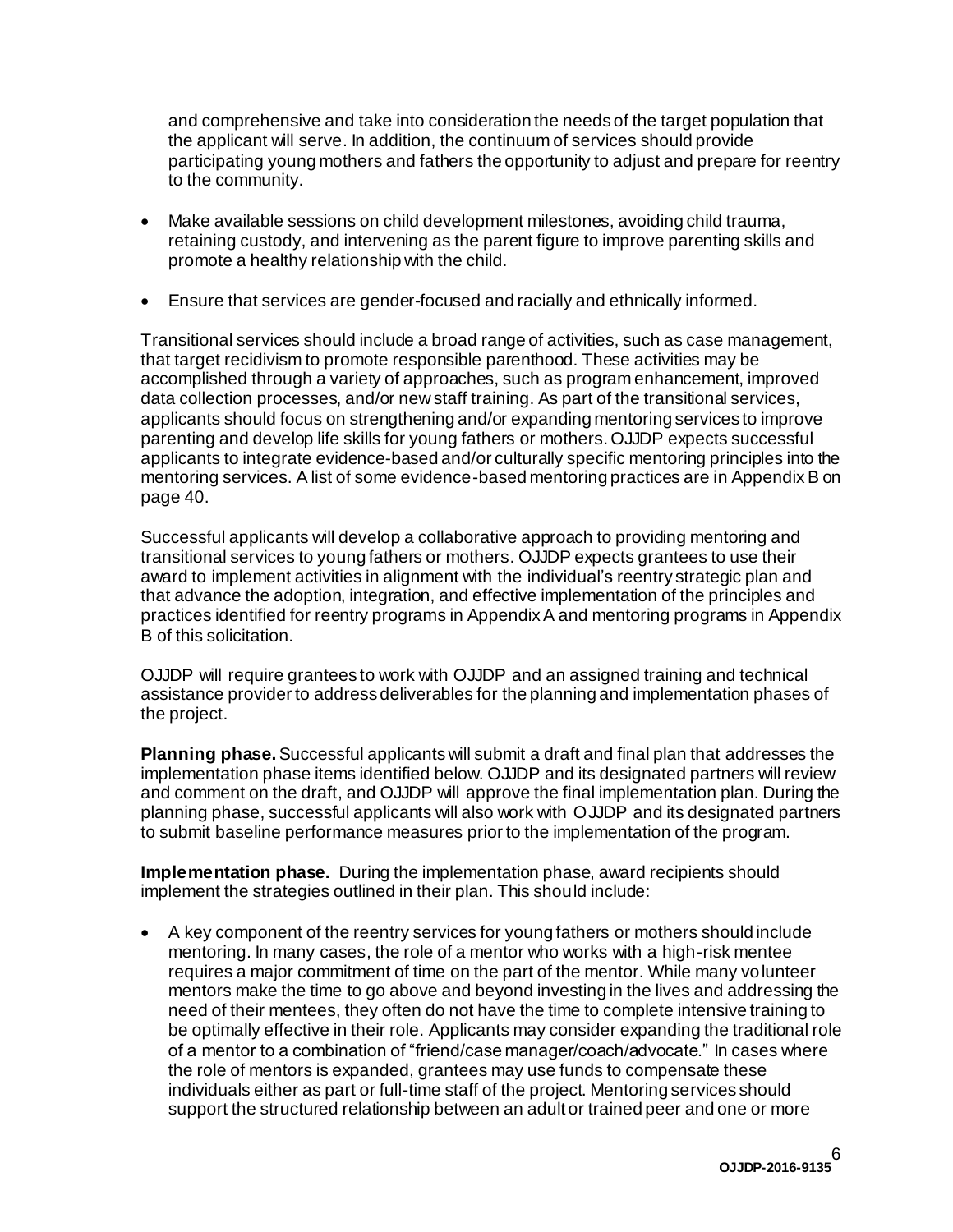young fathers or mothers. While mentoring will not look the same across all programs, there are some underlying principles of quality mentoring that provide the foundation around which effective mentoring systems are built. These principles are highlighted in AppendixB on page 40.

- Providing targeted transitional and reentry services to support responsible parenting by young fathers or mothers that include the following four key strategies. Applicants should outline howthey will include each of the strategies and integrate the research-informed practices identified in AppendixA (see page 38) within these strategies:
	- o **Providing a comprehensive range of culturally appropriate and gender-specific services for young fathers or mothers.** OJJDP urges applicants to make available a comprehensive range of programs and a process for addressing the needs of young fathers or mothers, based on their risk/strengths assessment. In addition to mentoring activities, grantees may use funding to provide job training, job placement, basic skills remediation, occupational skills training, on-the-job training, educational services, substance abuse treatment services, mental health services, legal services, and housing services to eligible young mothers or fathers. OJJDP expects applicants to coordinate with other programs and entities to provide some of these activities and services if they do not have the capacity to provide the services alone or to leverage existing resources in a community.
	- o **Addressing needs that affect recidivism.** Applicants should focus especially on addressing the dynamic risk factors most closely associated with recidivism. Examples include history of antisocial behavior, having delinquent peers, gang involvement, and problems with substance abuse. OJJDP urges applicants to use the results of strengths, needs, and risk assessments to identify the most urgent needs to address.
	- o **Providing sustained case planning/management in the community.** Reentry programs for young fathers or mothers should ideally begin when the individual is first confined or incarcerated and continue when he or she is released to the community. Since individuals returning home from confined settings are at greatest risk of rearrest the first fewmonths after release, services should be most intensive at the time of release to the community. OJJDP strongly urges applicants to use consistent pre- and post-release case management and supervision sustained over at least 6 months to respond especially to the transition of young fathers or mothers from incarceration to the community.
	- o **Providing adequate staff training.** Reentry programs should provide adequate staff training on the appropriate use of cognitive-behavioral interventions and strategies as part of evidence-based programs and practices.
- Collecting robust performance measures of implementation and impact. OJJDP will expect successful applicants to collect the performance measures identified on page 16. OJJDP will also expect successful applicants and their research partners to coordinate with an assigned training and technical assiatnce provider and other entities, as OJJDP identifies, to determine appropriate partners, measurement definitions, and protocols for performance measure collection.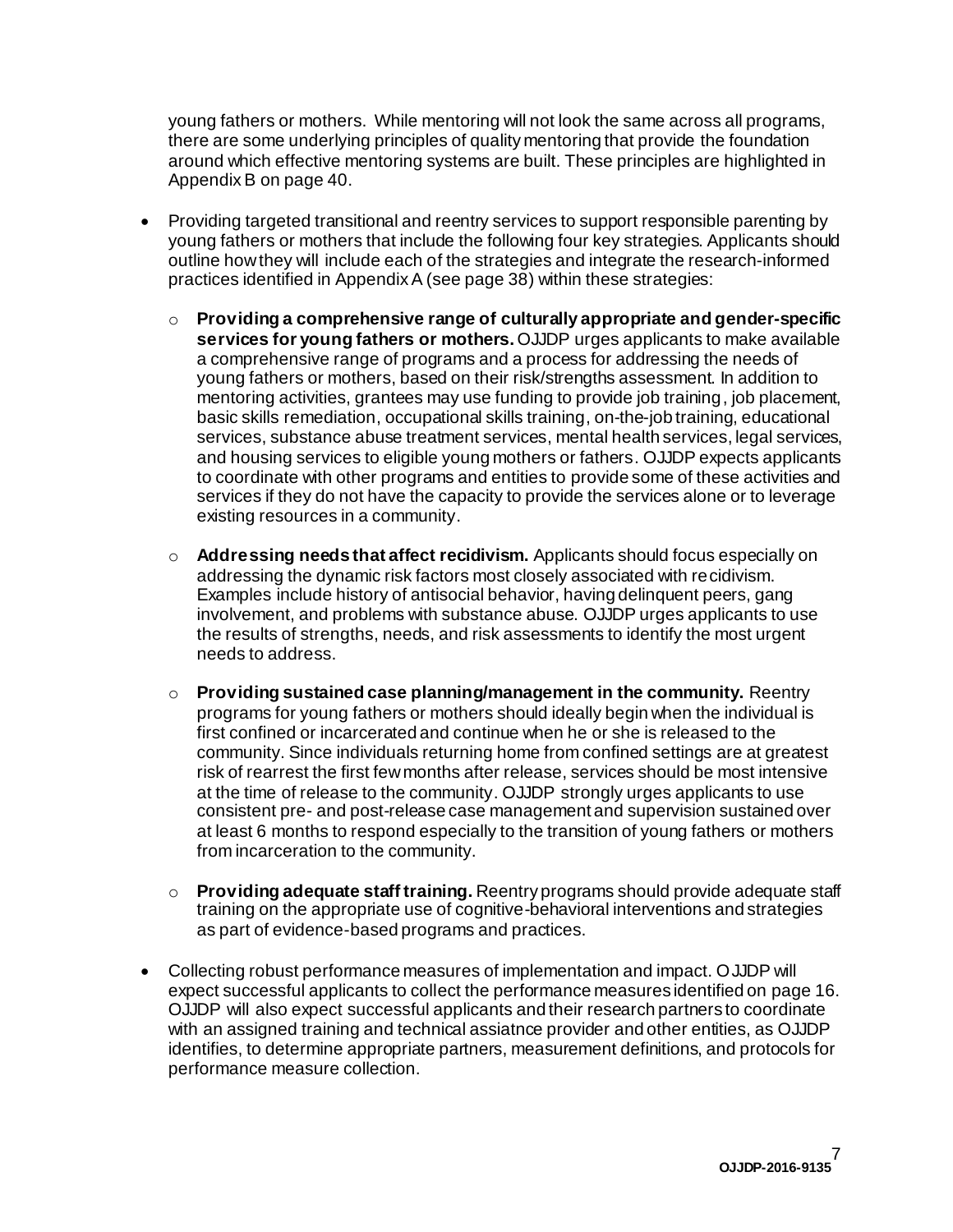Applicants should also address howthey will implement a reliable and systematic process to collect performance measures, including whether they will partner with an individual or organization with research expertise. Applicants, when possible, should collect official records to supplement individual reports.

**Target population.** The target population for this initiative is medium-to-high-risk youth. Targeted young fathers or mothers must be confined (held in secure confinement facilities, such as a juvenile detention center, juvenile correctional facility, staff-secure facility, jail, or prison of a local or state juvenile or adult correctional agency) and admitted to the program prior to their 25<sup>th</sup> birthday. However, award recipients may continue to implement a reentry plan for these individuals beyond their  $25<sup>th</sup>$  birthday. OJJDP does not have a set timeline for terminating these services; they can continue as long as is deemed therapeutically necessary on a case-by-case basis with approval from OJJDP.

Applicants may choose to target specifically young fathers or mothers who are:

- Assessed as high risk.
- Returning to a specific community, neighborhood, or zip code.
- Housed in the same facility.

Applicants must provide their reason for selecting this target population and supporting documentation to justify their decision.

**Priority considerations.** OJJDP will give priority consideration to all applicants who address the following. Applicants are not required to address all of the priority considerations.

- Include a plan to implement activities that have been demonstrated to be effective in facilitating the successful reentry of juveniles.
- Provide for an independent evaluation of the project that includes, to the maximum extent feasible, random assignment of youth to program delivery and control groups. For the purposes of this solicitation, this may include the collection of robust performance measures, as identified above.

**Family engagement.** OJJDP envisions a transformed juvenile justice system that recognizes and builds upon the strengths, values, and diversity of families and communities to best serve the children and youth who come into contact with the system and to improve both safety and quality of life for all. This system will honor and support families before, during, and after their children have contact with the system**.** 

Applicants should describe howthe proposed program will include a family engagement component. The proposed program should provide a continuum of engagement opportunities to increase and engage the family by fostering parenting, reconnecting families, and promoting family involvement and engagement activities.Applicants should use existing documents and examples of promising practices to develop these strategies.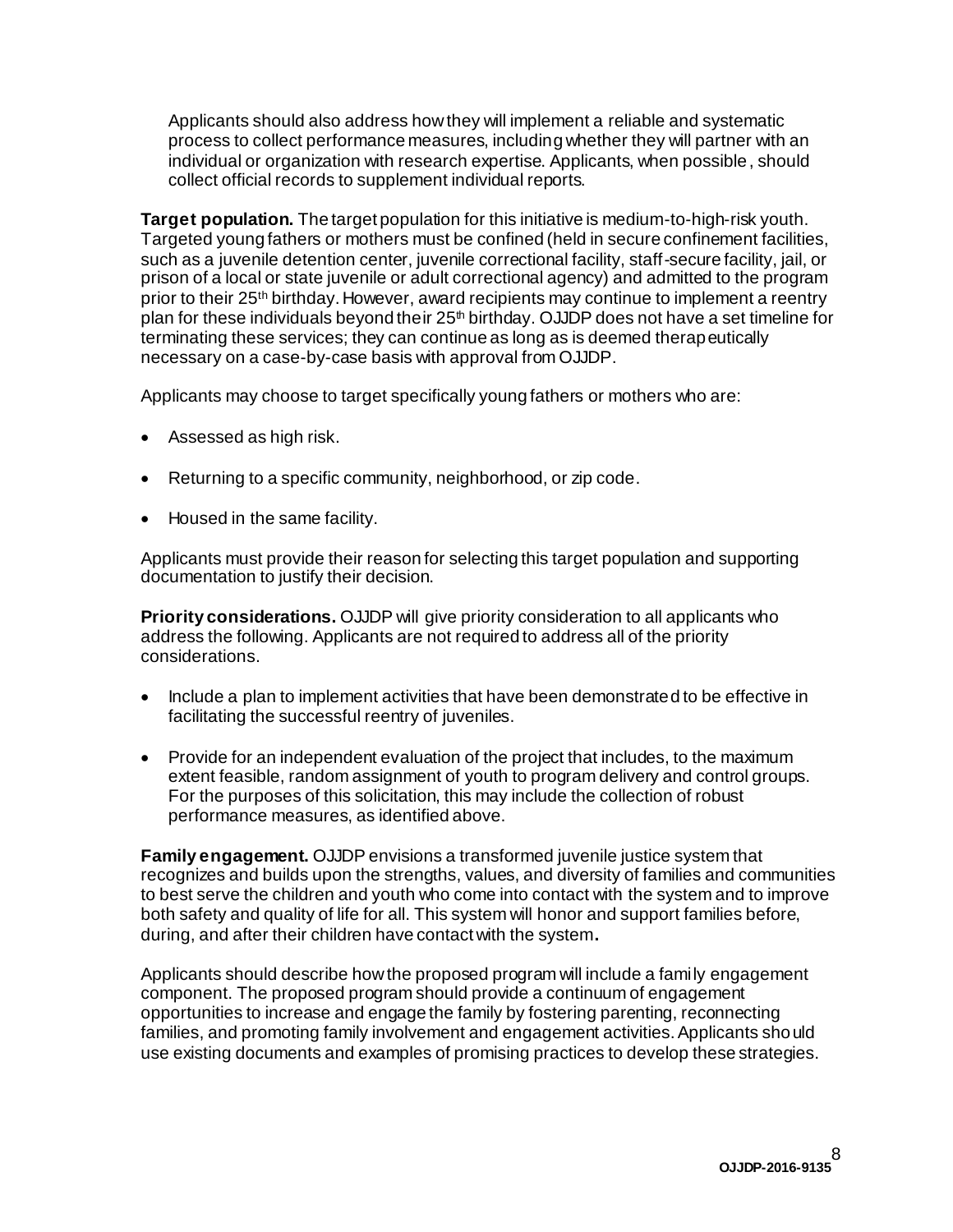**Racial and ethnic disparity.** Addressing the disproportionate number of members of minority groups who come into contact with the juvenile justice system is a cross-cutting priority of OJJDP.<sup>4</sup> Applicants should describe their plan for collecting performance measure data by race and ethnicity (see the Performance Measures section on page 16).

Resources for civil legal aid under the Second Chance Act. Civil legal assistance can often play a critical role in addressing barriers to successful reintegration. This guidance clarifies that an allowable use of Second Chance Act funds for reentry services includes referral to and payment of legal services related to the purpose of the grant, such as securing a driver's license, expunging juvenile and criminal records, litigating inappropriate denials of housing or employment and violations of the Fair Credit ReportingAct, creating and/or modifying child support orders, and other family lawservices that help stabilize individuals and families. This excludes the payment of fines or penalties associated with a driver's license suspension or the payment of child support.

<span id="page-8-0"></span>**Evidence-based programs or practices**. OJP strongly emphasizes the use of data and evidence in policy making and program development in criminal justice, juvenile justice, and crime victim services. OJP is committed to:

- improving the quantity and quality of evidence OJP generates;
- integrating evidence into program, practice, and policy decisions within OJP and the field; and
- improving the translation of evidence into practice.

OJP considers programs and practices to be evidence-based when their effectiveness has been demonstrated by causal evidence, generally obtained through one or more outcome evaluations. Causal evidence documents a relationship between an activity or intervention (including technology) and its intended outcome, including measuring the direction and size of a change, and the extent to which a change may be attributed to the activity or intervention. Causal evidence depends on the use of scientific methods to rule out, to the extent possible, alternative explanations for the documented change. The strength of causal evidence, based on the factors described above, will influence the degree to which OJP considers a program or practice to be evidence-based. Th[e OJP CrimeSolutions.gov](http://www.crimesolutions.gov/) website and OJJDP's [Model Programs](http://www.ojjdp.gov/MPG/) Guide website are two resources that applicants may use to find information about evidence-based programs in criminal justice, juvenile justice, and crime victim services.

OJP encourages applicants to consider a partnership with a local research organization that can assist with data collection, performance measurement, and local evaluations. One resource that applicants may use is the e-Consortium for University Centers and Researchers for Partnership with Justice Practitioners. The e-Consortium provides resources to local, state, federal, and other groupswho seek to connect to nearby (or other) university researchers and centers on partnerships and projects that are mutually beneficial

<sup>4</sup> Section 223(a)(22) of the Juvenile Justice and Delinquency Prevention Act of 1974, as amended, requires states and territories participating in the Title II, Part B Formula Grants Program to "address juvenile delinquency prevention efforts and system improvement efforts designed to reduce, w ithout establishing or requiring numerical standards or quotas, the disproportionate number of juvenile members of minority groups, w ho come into contact w ith the juvenile justice system."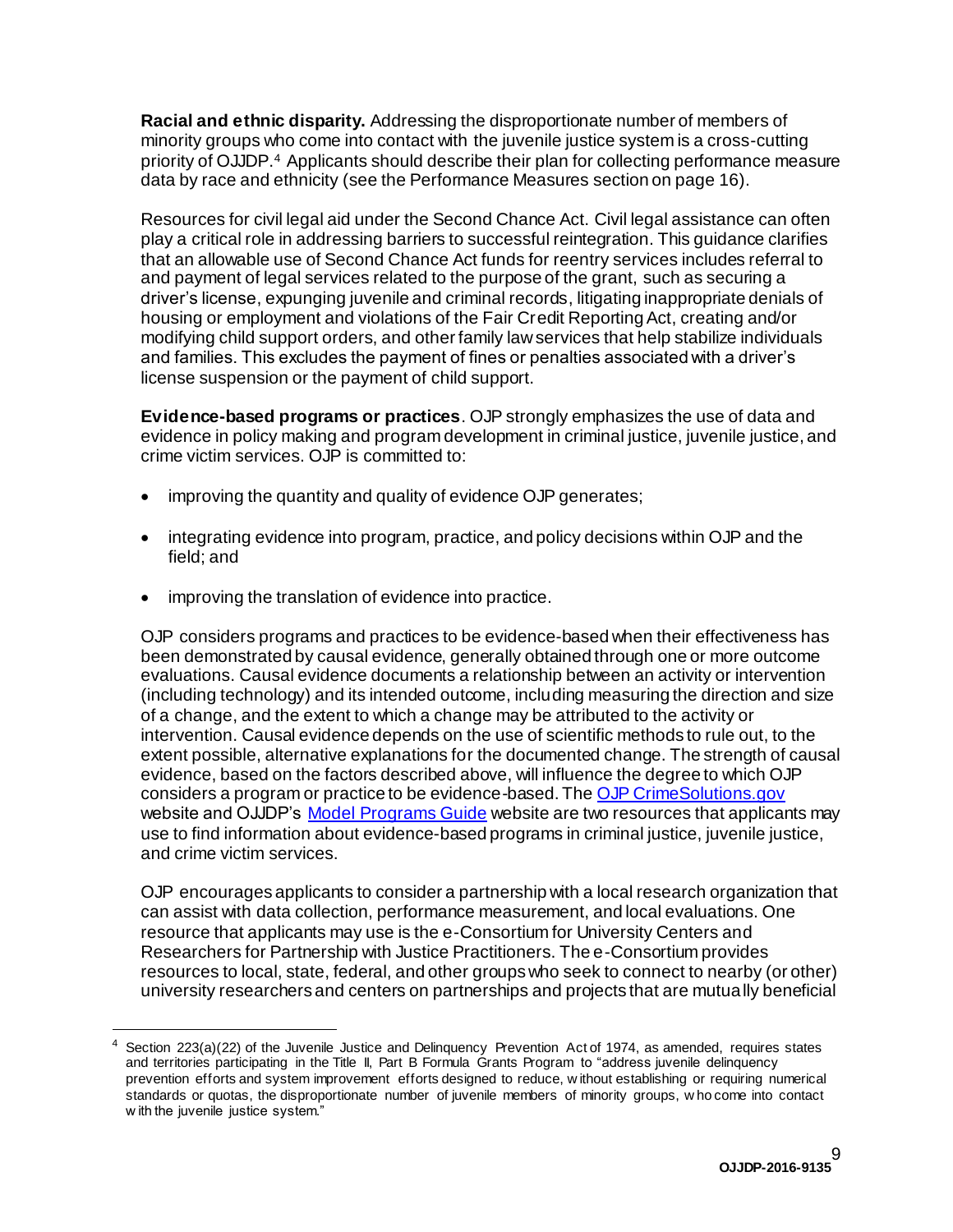to the criminal justice community. Find the e-Consortium online here. OJJDP will expect successful applicants to coordinate with the Office and its partners regarding common performance measure definitions and collection.

**Collaboration with other federal agencies.** OJJDP and the Bureau of Justice Assistance (BJA) are collaborating closely on the Second Chance Act implementation to support both juvenile and adult reentry efforts. Similarly, BJA and OJJDP are working with the National Institute of Justice to support the research and evaluation activities described in the Second Chance Act. For more information on the implementation of the Second Chance Act initiatives and frequently asked questions, visit th[e National Reentry Resource Center](https://csgjusticecenter.org/nrrc) website. OJJDP will expect successful applicants to work with the National Reentry Resource Center for limited training and technical assistance and coordination of performance measures.

**Note:** For those interested in submitting applications to adult offender demonstration reentry projects, visit th[e BJA website](https://www.bja.gov/).

**Additional resources.** OJJDP encourages applicants to review the recommendations from th[e Attorney General's National Task Force on Children Exposed to Violence](http://www.justice.gov/defendingchildhood/cev-rpt-full.pdf) and the [Attorney General's Advisory Committee on American Indian/Alaska Native Children](http://www.justice.gov/sites/default/files/defendingchildhood/pages/attachments/2014/11/18/finalaianreport.pdf)  [Exposed to Violence](http://www.justice.gov/sites/default/files/defendingchildhood/pages/attachments/2014/11/18/finalaianreport.pdf) and the National Research Council'[s Reforming Juvenile Justice: A](http://www.nap.edu/catalog.php?record_id=14685)  [Developmental Approach](http://www.nap.edu/catalog.php?record_id=14685) an[d Implementing Juvenile Justice Reform](http://sites.nationalacademies.org/dbasse/claj/implementing_juvenile_justice_reform/) and consider incorporating the recommendations into their applications, where applicable.

### <span id="page-9-0"></span>**B. Federal Award Information**

OJJDP expects to make as many as eight awards (four awards for Category 1 and four awards for Category 2) of as much as \$350,000 for an estimated total amount of \$2,800,000 for a 36-month project period, beginning on October 1, 2016.

Grantees may take as long as 12 months to complete their project planning. During the planning phase, granteeswill have access to as much as \$50,000 for activities related to addressing the planning phase deliverables.

Once grantees have completed the planning phase and OJJDP has approved satisfactory progress toward or completion of the deliverables, they will gain access to the remaining award balance. Grantees may then proceed into the implementation phase and complete project activities.

All awards are subject to the availability of appropriated funds and to any modifications or additional requirements that may be imposed by law.

#### <span id="page-9-1"></span>**Type of Award<sup>5</sup>**

<span id="page-9-2"></span>OJJDP expects to make any award from this solicitation in the form of a grant.

<sup>5</sup> *See generally* 31 U.S.C. §§ 6301-6305 (defines and describes various forms of federal assistance relationships, including grants and cooperative agreements (a type of grant)).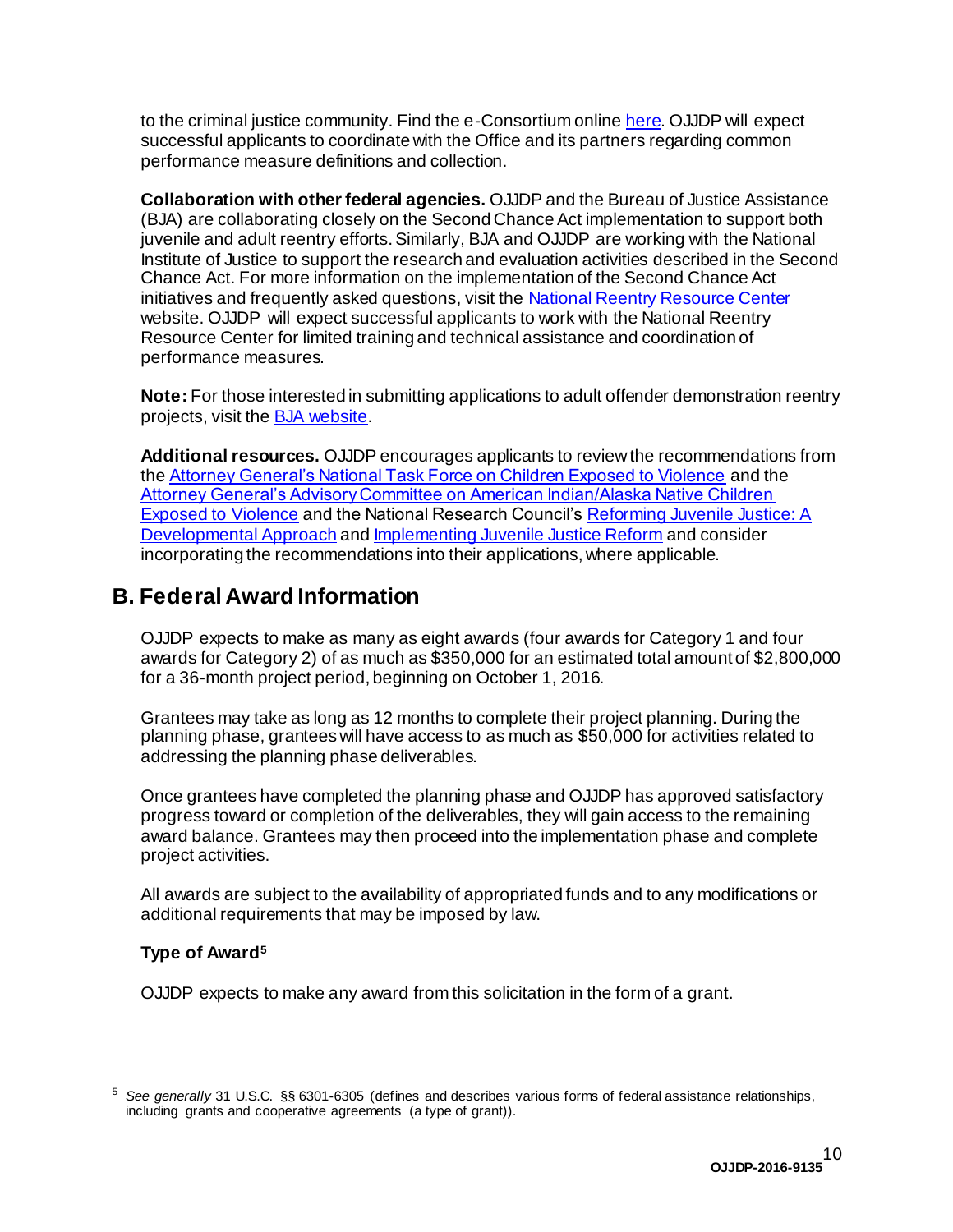#### **Financial Management and System of Internal Controls**

If selected for funding, the award recipient must:

- (a) Establish and maintain effective internal control over the federal award that provides reasonable assurance that the nonfederal entity is managing the federal award in compliance with federal statutes, regulations, and the terms and conditions of the federal award. These internal controls should be in compliance with guidance in "Standards for Internal Control in the Federal Government" issued by the Comptroller General of the United States and the "Internal Control Integrated Framework", issued by the Committee of Sponsoring Organizations of the Treadway Commission (COSO).
- (b) Comply with federal statutes, regulations, and the terms and conditions of the federal awards.
- (c) Evaluate and monitor the nonfederal entity's compliance with statute, regulations, and the terms and conditions of federal awards.
- (d) Take prompt action when instances of noncompliance are identified, including noncompliance identified in audit findings.
- (e) Take reasonable measures to safeguard protected personally identifiable information and other information the federal awarding agency or pass-through entity designates as sensitive or the nonfederal entity considers sensitive consistent with applicable federal, state, and local laws regarding privacy and obligations of confidentiality.

In order to better understand administrative requirements and cost principles, award applicants are encouraged to enroll, at no charge, in the Department of Justice Grants Financial Management Online Training available [here](http://gfm.webfirst.com/).

#### <span id="page-10-0"></span>**Budget Information**

#### <span id="page-10-1"></span>**Cost Sharing or Match Requirement**

This solicitation does not require a match. However, if a successful application proposes a voluntary match amount, and OJP approves the budget, the total match amount incorporated into the approved budget becomes mandatory and subject to audit.

#### <span id="page-10-2"></span>**Preagreement Cost Approvals**

<span id="page-10-3"></span>OJP does not typically approve preagreement costs; an applicant must request and obtain the prior written approval of OJP for all such costs. If approved, preagreement costs could be paid from grant funds consistent with a grantee's approved budget, and under applicable cost standards. However, all such costs prior to award and prior to approval of the costs are incurred at the sole risk of an applicant. Generally, no applicant should incur project costs *before* submitting an application requesting federal funding for those costs. Should there be extenuating circumstances that appear to be appropriate for OJP's consideration as preagreement costs, the applicant should contact the point of contact listed on the title page of this announcement for details on the requirements for submitting a written request for approval. See the section on Costs Requiring Prior Approval in the [Financial](http://ojp.gov/financialguide/DOJ/index.htm) Guide, for more information.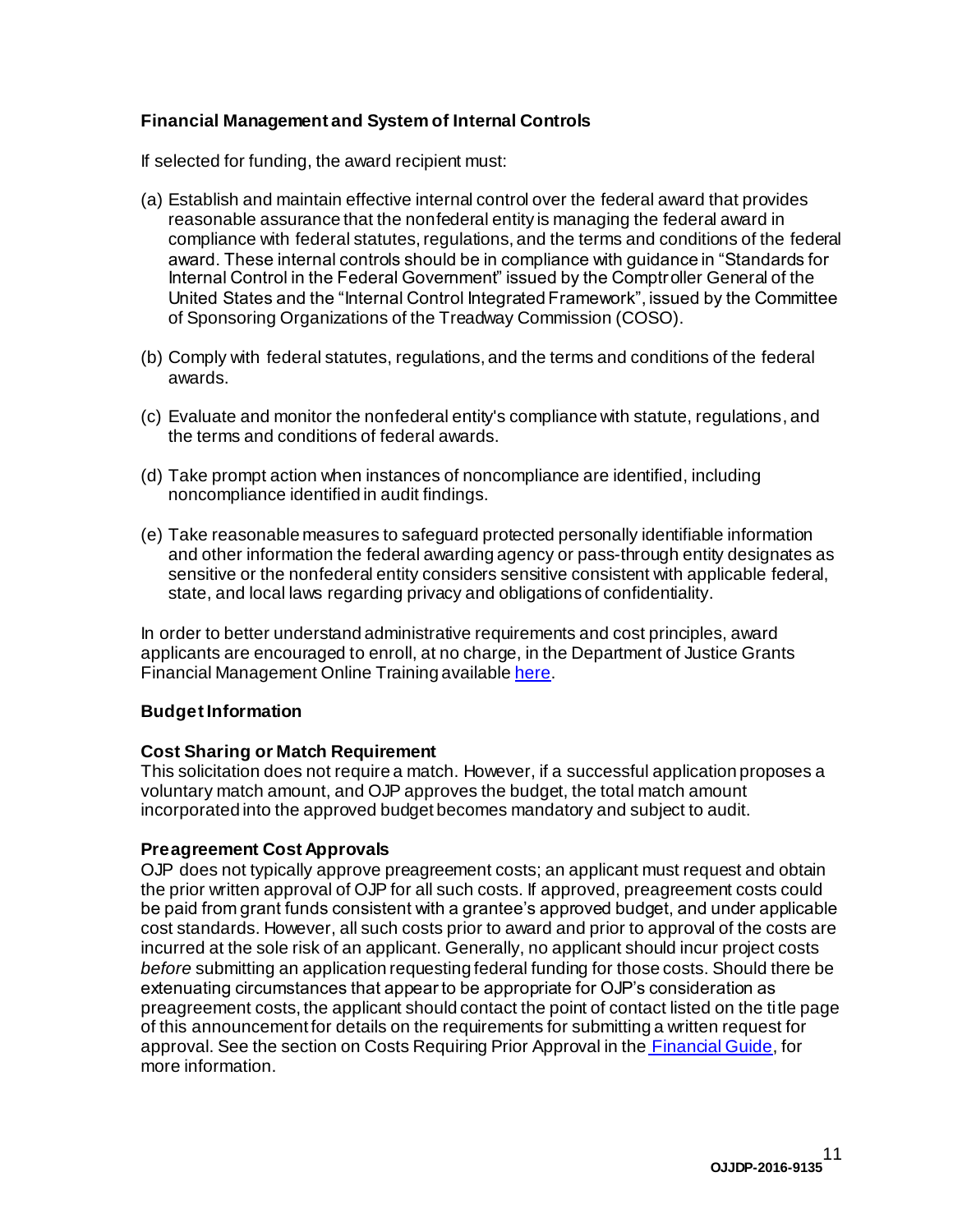#### **Limitation on Use of Award Funds for Employee Compensation; Waiver**

With respect to any award of more than \$250,000 made under this solicitation, recipients may not use federal funds to pay total cash compensation (salary plus cash bonuses) to any employee of the award recipient at a rate that exceeds 110 percent of the maximum annual salary payable to a member of the Federal Government's Senior Executive Service (SES) at an agency with a Certified SES Performance Appraisal System for that year. <sup>6</sup> The 2015 salary table for SES employees is available at the Office of Personnel Managemen[t website.](https://www.opm.gov/policy-data-oversight/pay-leave/salaries-wages/salary-tables/15Tables/exec/html/ES.aspx) Note: A recipient may compensate an employee at a greater rate, provided the amount in excess of this compensation limitation is paid with nonfederal funds. (Any such additional compensation will not be considered matching funds where match requirements apply.) For employees who charge only a portion of their time to an award, the allowable amount to be charged is equal to the percentage of time worked times the maximum salary limitation.

The Assistant Attorney General for OJP may exercise discretion to waive, on an individual basis, the limitation on compensation rates allowable under an award. An applicant requesting a waiver should include a detailed justification in the budget narrative of the application. Unless the applicant submits a waiver request and justification with the application, the applicant should anticipate that OJP will request the applicant to adjust and resubmit the budget.

The justification should include the particular qualifications and expertise of the individual, the uniqueness of the service the individual will provide, the individual's specific knowledge of the program or project being undertaken with award funds, and a statement explaining that the individual's salary is commensurate with the regular and customary rate for an individual with his/her qualifications and expertise, and for the work to be done.

#### <span id="page-11-1"></span>**Prior Approval, Planning, and Reporting of Conference/Meeting/Training Costs**

OJP strongly encourages applicants that propose to use award funds for any conference-, meeting-, or training-related activity to review carefully–before submitting an application–the [OJP policy and guidance](http://ojp.gov/financialguide/DOJ/PostawardRequirements/chapter3.10a.htm) on conference approval, planning, and reporting. OJP policy and guidance (1) encourage minimization of conference, meeting, and training costs;(2) require prior written approval (which may affect project timelines) of most such costs for cooperative agreement recipients and of some such costs for grant recipients; and (3) set cost limits, including a general prohibition of all food and beverage costs.

#### <span id="page-11-2"></span>**Costs Associated with Language Assistance (if applicable)**

If an applicant proposes a program or activity that would deliver services or benefits to individuals, the costs of taking reasonable steps to provide meaningful access to those services or benefits for individuals with limited English proficiency may be allowable. Reasonable steps to provide meaningful access to services or benefits may include interpretation or translation services where appropriate.

For additional information, see the "Civil Rights Compliance" section under "Solicitation Requirements" in th[e OJP Funding Resource Center](http://ojp.gov/funding/index.htm).

# <span id="page-11-0"></span>**C. Eligibility Information**

For additional eligibility information, see the title page.

 $6$  This limitation on use of aw ard funds does not apply to the non-profit organizations specifically named at Appendix VIII to 2 C.F.R. Part 200.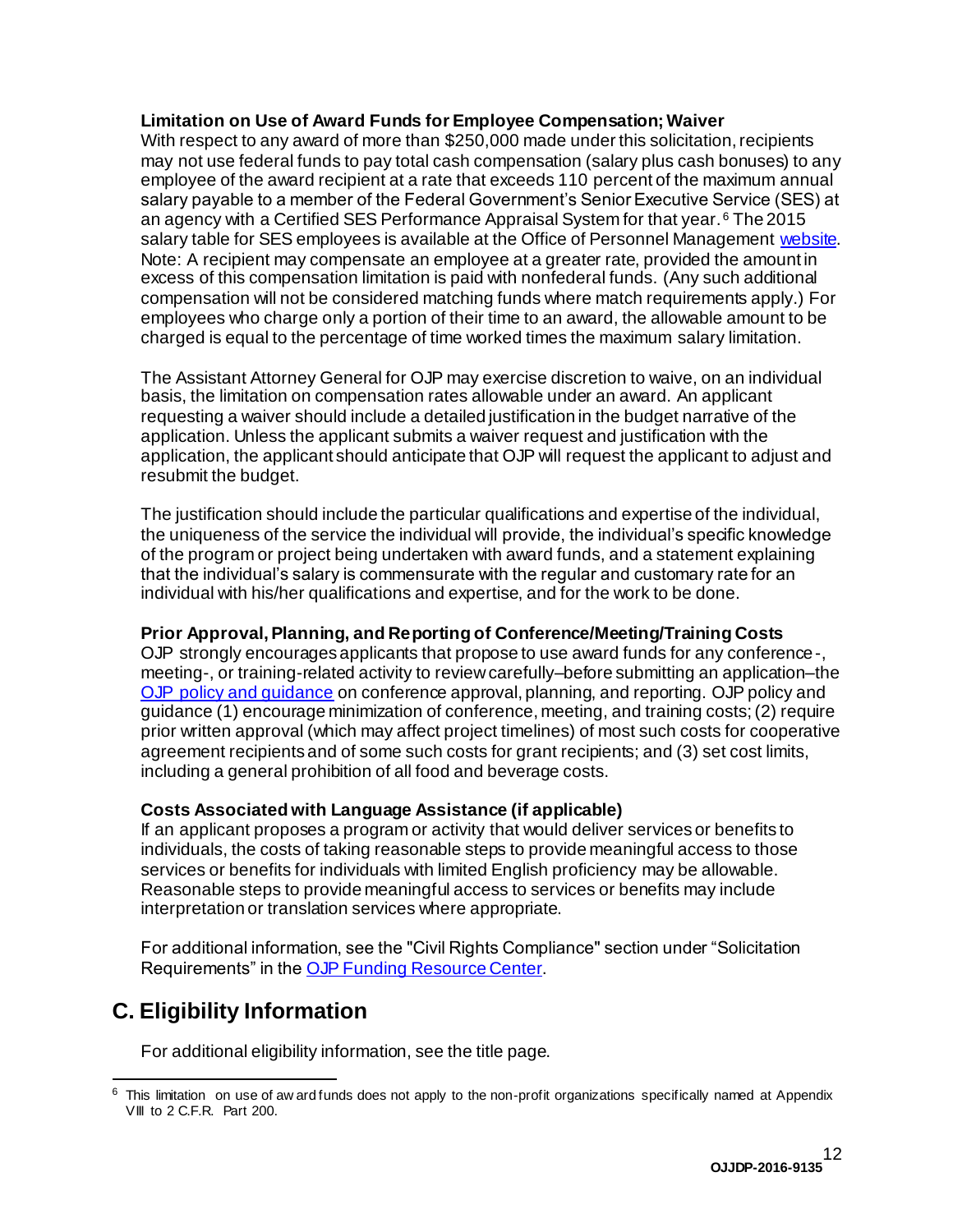<span id="page-12-1"></span>**Cost Sharing or Match Requirement.** For additional information on cost sharing and match requirement, see Section **B. Federal Award [Information](#page-9-0)**.

<span id="page-12-2"></span>**Limit on Number of Application Submissions.** If an applicant submits multiple versions of the same application, OJJDP will review only the most recent system-validated version submitted. For more information on system-validated versions, see [HowTo](#page-27-0) Apply.

# <span id="page-12-0"></span>**D. Application andSubmission Information**

### <span id="page-12-3"></span>**What an Application Should Include**

Applicants should anticipate that if they fail to submit an application that contains all of the specified elements, it may negatively affect the reviewof their application; and, should a decision be made to make an award, it may result in the inclusion of special conditions that preclude the recipient from accessing or using award funds pending satisfaction of the conditions.

Moreover, applicants should anticipate that applications that are determined to be nonresponsive to the scope of the solicitation, do not request funding within the funding limit, or that do not include the application elements that OJJDP has designated to be critical, will neither proceed to peer reviewnor receive further consideration. Under this solicitation, OJJDP has designated the following application elements as critical: Program Narrative, Budget Detail Worksheet or Budget Narrative and letters of support or memoranda of understanding with juvenile justice or adult correctional agencies that oversee the reentry process for young fathers or mothers (younger than 25 years old).

Applicants should review the "Note on File Names and File Types" under How To Apply to be sure that they submit their applications in the permitted formats.

*OJP strongly recommends that applicants use appropriately descriptive file names (e.g*.*, "Program Narrative," "Budget Detail Worksheet and Budget Narrative," "Timelines," "Memoranda of Understanding," "Résumés") for all attachments. Also, OJP recommends that applicants include résumés in a single file.*

#### **1. Information to Complete the Application for Federal Assistance (SF-424)**

The SF-424 is a required standard form used as a cover sheet for submission of preapplications, applications, and related information. Grants.gov and OJP's Grants Management System (GMS) take information from the applicant's profile to populate the fields on this form. When selecting "type of applicant," if the applicant is a for-profit entity, select "For-Profit Organization" or "Small Business" (as applicable).

 covered by E.O. 12372.")**Intergovernmental Review:** This funding opportunity (program) **is not** subject to [Executive](http://www.archives.gov/federal-register/codification/executive-order/12372.html) Order 12372. (In completing the SF-424, applicants are to make the appropriate selection in response to question 19 to indicate that the "Program is not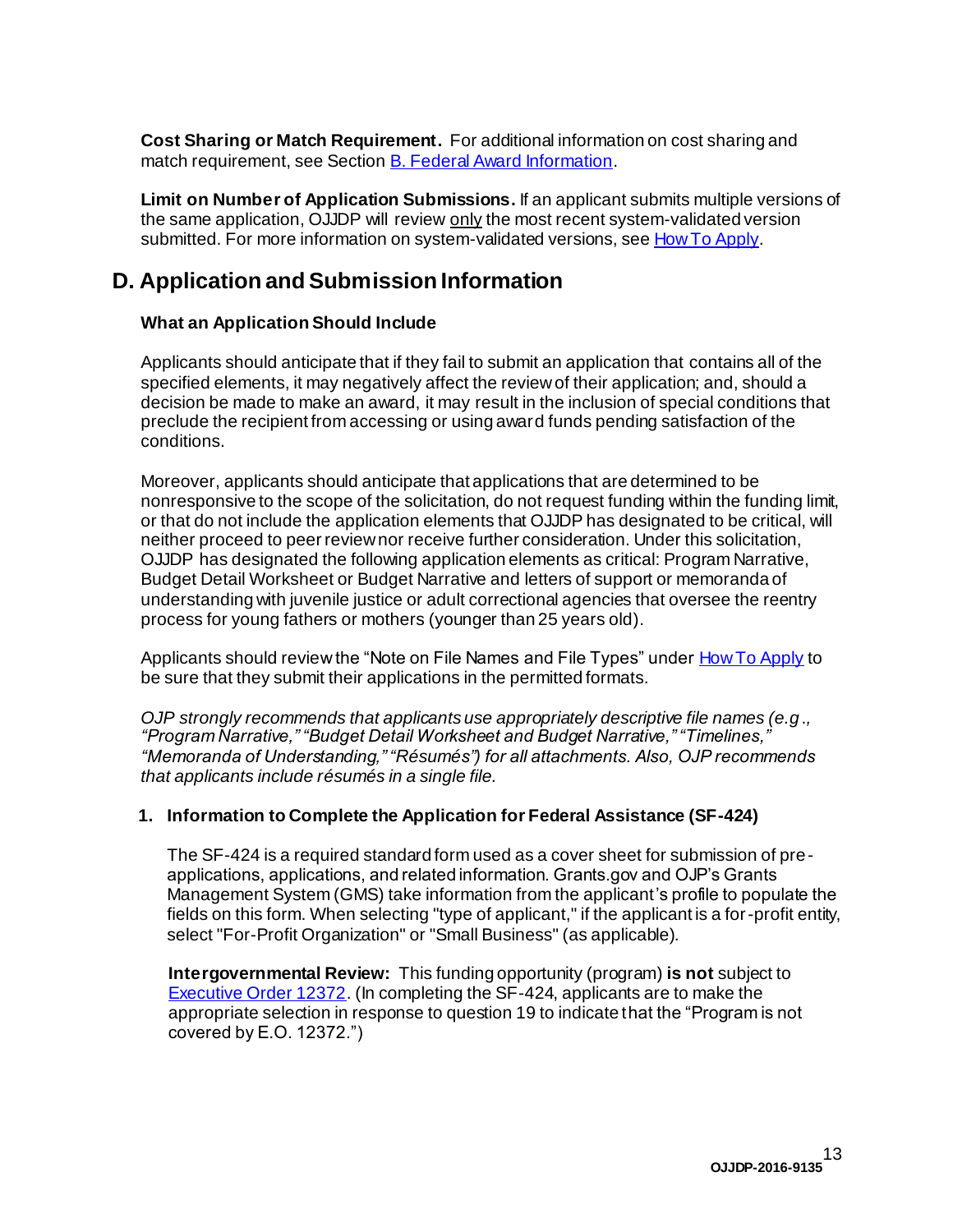#### **2. Project Abstract**

Applications should include a high-quality project abstract that summarizes the proposed project in 400 words or less. Project abstracts should be—

- written for a general public audience;
- submitted as a separate attachment with "Project Abstract" as part of its file name; and
- single-spaced, using a standard 12-point font (Times New Roman) with 1-inch margins.

As a separate attachment, the project abstract will **not** count against the page limit for the program narrative.

The abstract should briefly describe the project's purpose, the population to be served, the activities that the applicant will implement to achieve the project's goals and objectives, and the category the applicant is applying under. The abstract should describe how the applicant will measure progress toward these goals. The abstract should indicate whether the applicant will use any portion of the project budget to conduct research as described in "Note on Project Evaluations" on page 21. All project abstracts should follow th[e detailed template](http://ojp.gov/funding/Apply/Resources/ProjectAbstractTemplate.pdf).

**Permission to Share Project Abstract with the Public:** It is unlikely that OJJDP will be able to fund all promising applications submitted under this solicitation, but it may have the opportunity to share information with the public regarding promising but unfunded applications, for example, through a listing on a webpage available to the public. This public posting would allow other possible funders to become aware of such proposals.

The abstract template asks applicants to indicate whether they give OJP permission to share their project abstract (including contact information) with the public. Granting (or failing to grant) this permission will not affect OJP's funding decisions, and, if the application is not funded, granting permission will not guarantee that abstract information will be shared, nor will it quarantee funding from any other source.

**Note:** OJP may choose not to list a project that otherwise would have been included in a listing of promising but unfunded applications, should the abstract fail to meet the format and content requirements noted above and outlined in the project abstract template.

#### **3. Program Narrative**

Applicants must submit a program narrative that presents a detailed description of the purpose, goals, objectives, strategies, design, and management of the proposed program. The program narrative should be double-spaced with 1-inch margins, not exceeding 30 pages of 8½ by 11 inches, and use a standard 12-point font, preferably Times New Roman. Pages should be numbered "1 of 30," etc. The tables, charts, pictures, etc., including all captions, legends, keys, subtext, etc., may be single-spaced and will count in the 30-page limit. Material required under the Budget and Budget Narrative and Additional Attachments sections will not count toward the program narrative page count. Applicants may provide bibliographical references as a separate attachment that will not count toward the 30-page program narrative limit. If the program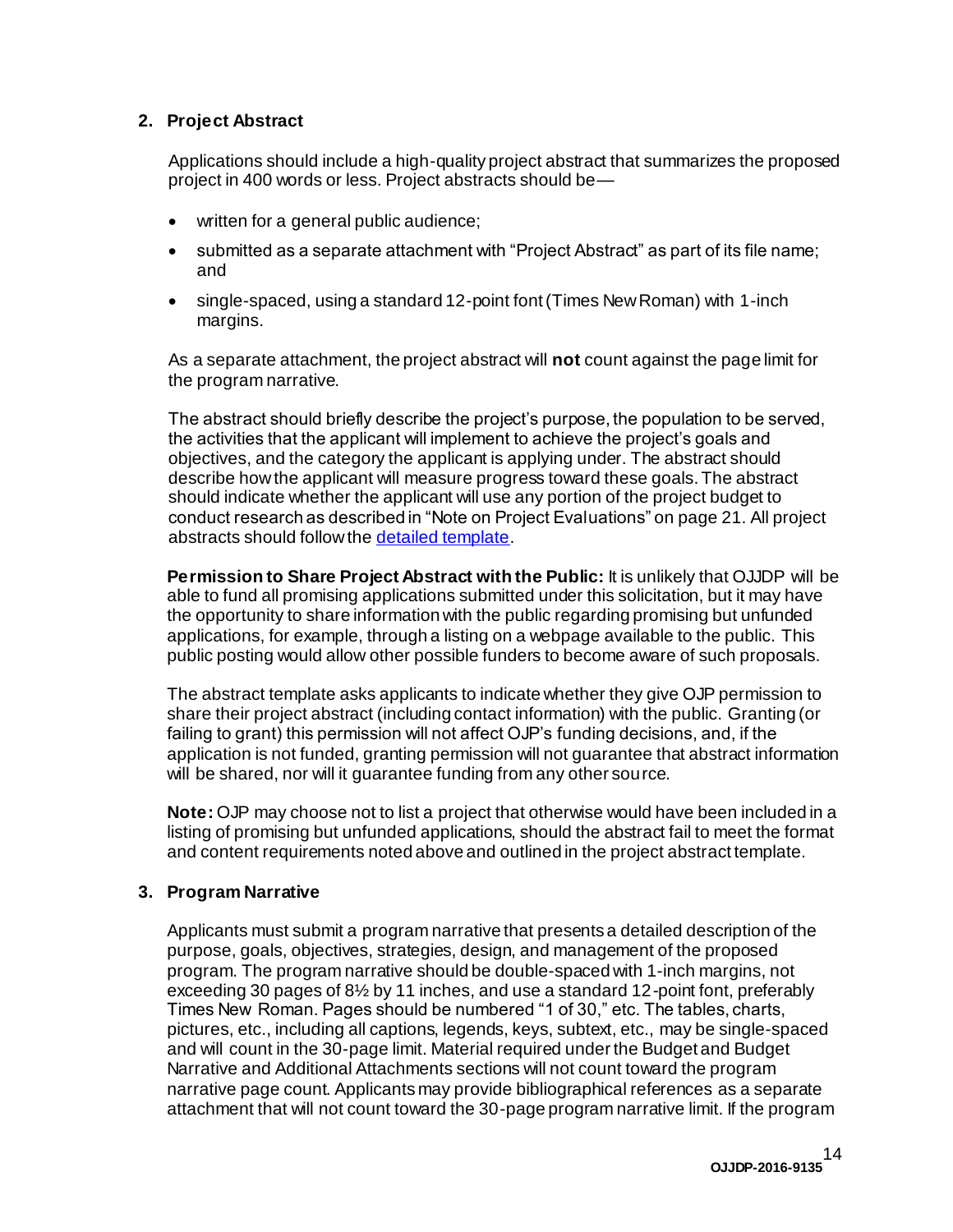narrative fails to comply with these length-related restrictions, OJJDP may consider such noncompliance in peer reviewand in final award decisions.

The program narrative should address the following selection criteria:(1) statement of the problem; (2) goals, objectives, and performance measures; (3) program design and implementation; and (4) capabilities/competencies. The applicant should clearly delineate the connections between and among each of these sections. For example, the applicant should derive the goals and objectives directly from the problems to be addressed. Similarly, the project design section should clearly explain howthe program's structure and activities will accomplish the goals and objectives identified in the previous section.

The following sections should be included as part of the program narrative:

**a. Statement of the Problem**. Applicants should briefly describe the nature and scope of the problem that the program will address The applicant should use data to provide evidence that the problem exists, demonstrate the size and scope of the problem, and document the effects of the problem on the target population and the larger community. Applicants should describe the target population and any previous or current attempts to address the problem.

Applicants should describe any research or evaluation studies that relate to the problem and contribute to the applicant's understanding of its causes and potential solutions. While OJJDP expects applicants to reviewthe research literature for relevant studies, they should also explore whether unpublished local sources of research or evaluation data are available.

**b. Goals, Objectives, and Performance Measures.** Applicants should describe the goals of the proposed program and identify its objectives. When formulating the program's goals and objectives, applicants should be cognizant of the performance measures that OJJDP will require successful applicants to provide.

**Goals.** Applicants should describe the program's intent to change, reduce, or eliminate the problem noted in the previous section and outline the project's goals. The applicant should also include the proposed number of young father's or mothers that will be served during the project period.

**Program Objectives.** Applicants should explain howthe program will accomplish its goals. Objectives are specific, quantifiable statements of the project's desired results. They should be clearly linked to the problem identified in the preceding section and measurable. (Examples of measurable objectives include the following: [Insert an example that relates to the solicitation; for example, to enroll 30 young fathers in prerelease services, to increase the percentage of young mothers who successfully transition back to their communities, or to expand treatment services to an additional 50 young mothers.)

Applicants should identify objectives regarding increases in positive parenting behaviors. This includes, but is not limited to:

- parenting skills,
- homework assistance,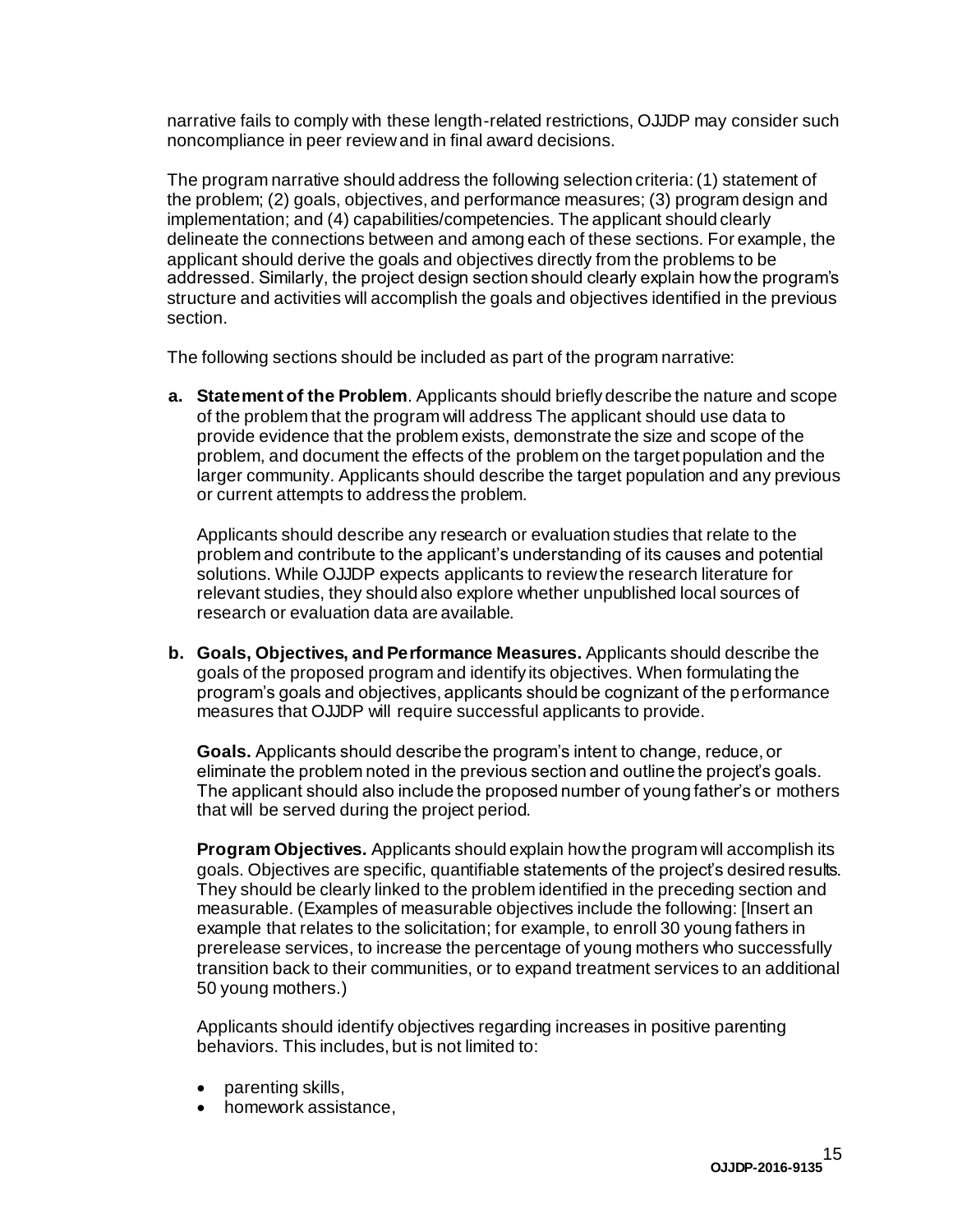- affection/hugging/praising,
- family/child activities, and
- other behaviors that the applicant identifies.

#### **Performance Measures**

To assist the Department with fulfilling its responsibilities under the Government Performance and Results Act of 1993 (GPRA), Public Law103-62, and the GPRA Modernization Act of 2010, Public Law 111–352, applicants that receive funding under this solicitation must provide data that measure the results of their work done under this solicitation. OJP will require any award recipient, post award, to provide the data requested in the "Data Grantee Provides" column so that OJP can calculate values for the "Performance Measures" column. OJJDP will require award recipients to submit semiannual performance metrics of relevant data through the Data Reporting Tool (DCTAT) located at [www.ojjdp-dctat.org/](http://www.ojjdp-dctat.org/). Performance measures for this solicitation are as follows:

| Objective                                                            | <b>Performance</b><br>Measure(s)                                                                      | <b>Description</b>                                                                                                                                                                                                                                                                                                                                                                                                    | <b>Data Grantee Provides</b>                                                                                                                                                                                                                                                                                                          |
|----------------------------------------------------------------------|-------------------------------------------------------------------------------------------------------|-----------------------------------------------------------------------------------------------------------------------------------------------------------------------------------------------------------------------------------------------------------------------------------------------------------------------------------------------------------------------------------------------------------------------|---------------------------------------------------------------------------------------------------------------------------------------------------------------------------------------------------------------------------------------------------------------------------------------------------------------------------------------|
| Provide<br>mentoring<br>programs for<br>young fathers<br>or mothers. | Percentage of<br>enrolled<br>participants<br>matched with a<br>mentor during the<br>reporting period. | The number and percent of<br>program participants who were<br>matched with a mentor during<br>the reporting period. The<br>number of young fathers or<br>mothers enrolled includes the<br>number of participants carried<br>over from the previous<br>reporting period, plus new<br>admissions who were matched<br>with a mentor during the<br>reporting period. Program<br>records are the preferred data<br>source. | Number of program young<br>fathers and mothers matched<br>with a mentor during the<br>reporting period.<br>Total number of young mothers<br>or fathers enrolled in the<br>program during the reporting<br>period.<br>Percentage of program young<br>mothers or fathers matched with<br>a mentor during the reporting<br>period (A/B). |
|                                                                      | Number of<br>program<br>participants.<br>served during the<br>reporting period.                       | An unduplicated count of the<br>number of young fathers or<br>mothers served by the<br>program during the reporting<br>period. The number of young<br>fathers or mothers served for a<br>reporting period is the number<br>of program participants carried<br>over from previous reporting<br>period, plus new admissions<br>during the reporting period.<br>Program records are the<br>preferred data source.        | Number of participants carried<br>over from the previous reporting<br>period.<br>New admissions during the<br>reporting period.<br>Number of participants served<br>by race and ethnicity during the<br>reporting period.                                                                                                             |
|                                                                      | Percentage of<br>participants<br>completing<br>program<br>requirements.                               | The number and percent of<br>program participants who have<br>successfully fulfilled all<br>program obligations and<br>requirements. This does not<br>include participants who are                                                                                                                                                                                                                                    | Number of program participnats<br>who exited the program having<br>completed program<br>requirements during the<br>reporting period.                                                                                                                                                                                                  |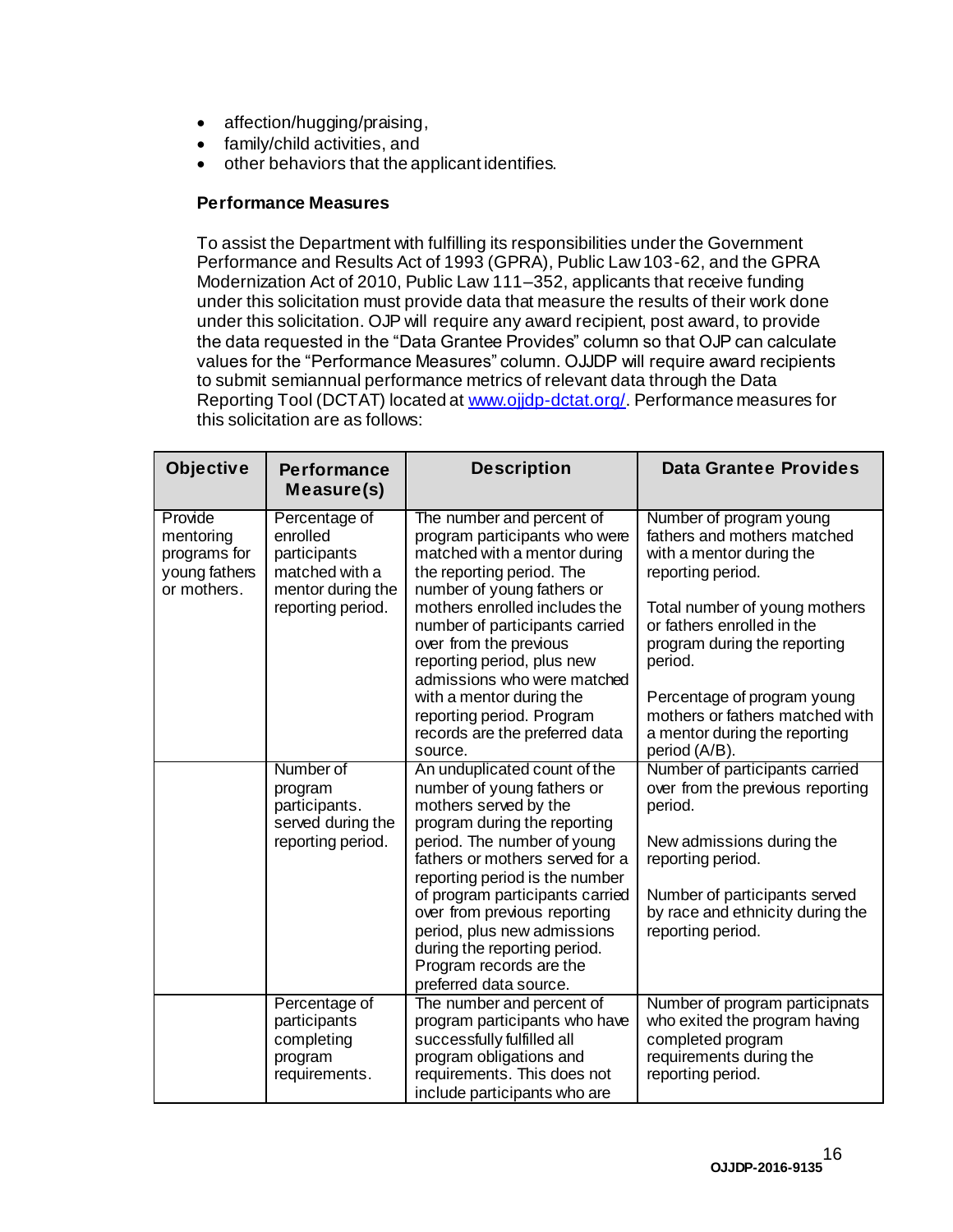|                                                                   |                                                                                                             | still in ongoing programs.<br>Program obligations will vary<br>by program, but should be a<br>predefined list of requirements<br>or obligations that clients must<br>meet before program<br>completion, such as<br>attendance and participation at<br>a certain number of meetings<br>or events.                                                                                                                         | Total number of program<br>participants exited the program<br>during the reporting period<br>(either successfully or<br>unsuccessfully).                                                                                                                                                                                                                                                                                                                                                                                                                              |
|-------------------------------------------------------------------|-------------------------------------------------------------------------------------------------------------|--------------------------------------------------------------------------------------------------------------------------------------------------------------------------------------------------------------------------------------------------------------------------------------------------------------------------------------------------------------------------------------------------------------------------|-----------------------------------------------------------------------------------------------------------------------------------------------------------------------------------------------------------------------------------------------------------------------------------------------------------------------------------------------------------------------------------------------------------------------------------------------------------------------------------------------------------------------------------------------------------------------|
|                                                                   | Number and<br>percentage of<br>enrolled young<br>fathers or<br>mothers matched<br>with a mentor             | The number and percentage of<br>program young mothers and<br>fathers who were matched<br>with a mentor during the<br>reporting period. The number<br>of young fathers and mothers                                                                                                                                                                                                                                        | Number of program participants<br>matched with a mentor during<br>the reporting period.<br>Total number of participants<br>enrolled in the program during                                                                                                                                                                                                                                                                                                                                                                                                             |
|                                                                   | during the<br>reporting period.                                                                             | enrolled includes the number<br>of participants carried over<br>from the previous reporting<br>period, plus new admissions<br>who were matched with a<br>mentor during the reporting<br>period. Program records are<br>the preferred data source.                                                                                                                                                                        | the reporting period.<br>Percentage of program<br>participants matched with a<br>mentor during the reporting<br>period.                                                                                                                                                                                                                                                                                                                                                                                                                                               |
|                                                                   | Percentage of<br>young fathers or<br>mothers in<br>matches meeting<br>mentoring<br>program<br>requirements. | The number of young fathers<br>and mothers in matches with<br>mentors that meet the<br>mentoring program<br>requirements during the<br>reporting period. Enter the<br>intended minimum length of<br>the match (the "A" value) and<br>the intended minimum hours<br>per month for mentee/mentor<br>meetings (the "E" value)<br>according to program<br>requirements. Program<br>records are the preferred data<br>source. | Intended minimum length of the<br>match in months.<br>Number of young fathers and<br>mothers whose match met the<br>intended minimum match length<br>during the reporting period.<br>Number of young fathers and<br>mothers whose match exceeded<br>the intended minimum match<br>length during the reporting<br>period.<br>Number of participants who had<br>matches that closed early during<br>the reporting period.<br>Intended minimum hours per<br>month that mentors and<br>mentees were expected to meet<br>(match meetings).<br>Number of participants whose |
|                                                                   |                                                                                                             |                                                                                                                                                                                                                                                                                                                                                                                                                          | mentor/mentee match meetings<br>met for the minimum number of<br>hours during the reporting<br>period.                                                                                                                                                                                                                                                                                                                                                                                                                                                                |
| Provide<br>targeted<br>transitional<br>and reentry<br>services to | Percentage of<br>participants<br>served with<br>whom an<br>evidence-based                                   | The number and percent of<br>participants served with whom<br>an evidence-based program or<br>practice was used. These<br>include programs and                                                                                                                                                                                                                                                                           | Number of participants served<br>using an evidence-based<br>program or practice during the<br>reporting period.                                                                                                                                                                                                                                                                                                                                                                                                                                                       |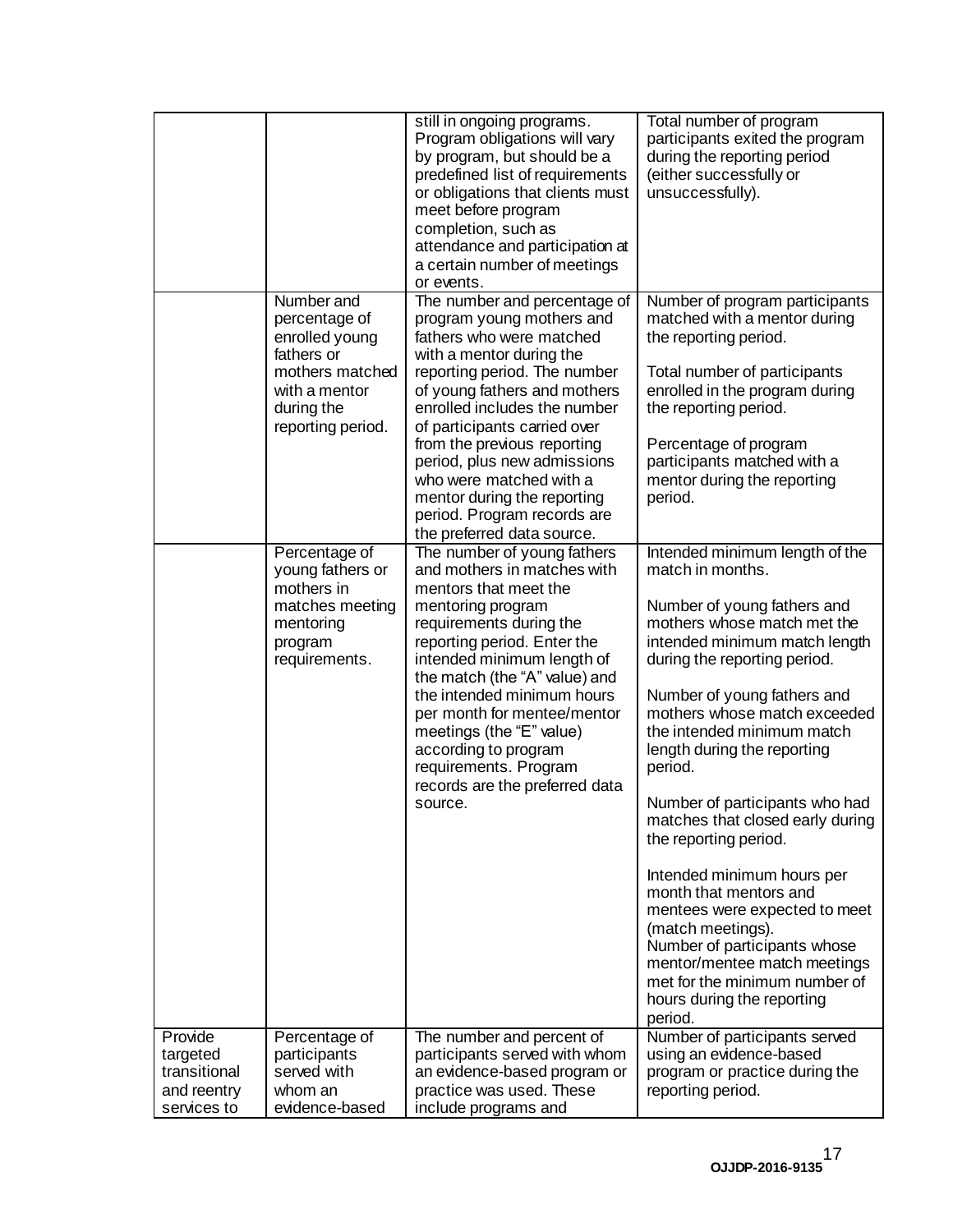| support<br>young fathers<br>and mothers<br>and<br>responsible<br>parenting. | program or<br>practice was<br>used.                                                             | practices that have been<br>shown, through rigorous<br>evaluation and replication, to<br>be effective at preventing or<br>reducing juvenile delinquency<br>or related risk factors, such as<br>substance abuse. Model<br>programs can come from<br>many valid sources (e.g.,<br><b>Blueprints for Violence</b><br>Prevention, OJJDP's Model<br>Programs Guide, SAMHSA's<br>Model Programs, etc.).                                                                                                                                                                                                            | The number of participants<br>served during the reporting<br>period.                                                                                                                                                                                                                                                                                                                                                                                                                                               |
|-----------------------------------------------------------------------------|-------------------------------------------------------------------------------------------------|--------------------------------------------------------------------------------------------------------------------------------------------------------------------------------------------------------------------------------------------------------------------------------------------------------------------------------------------------------------------------------------------------------------------------------------------------------------------------------------------------------------------------------------------------------------------------------------------------------------|--------------------------------------------------------------------------------------------------------------------------------------------------------------------------------------------------------------------------------------------------------------------------------------------------------------------------------------------------------------------------------------------------------------------------------------------------------------------------------------------------------------------|
|                                                                             | Number of<br>services provided<br>to participants by<br>type.                                   | This measure is designed to<br>assess program capacity.<br>Report the number of<br>participants who actually<br>receive various services<br>provided to participants by<br>type during the reporting<br>period. Services include<br>substance use counseling,<br>mental health services, and<br>housing services. Other<br>services may include<br>educational services, social<br>skills building, cultural skills<br>building, or any other services<br>other than substance use<br>counseling, mental health, or<br>housing services. Program<br>records are the preferred data<br>source.                | Number of services provided to<br>young fathers and mothers by<br>type during the reporting period.                                                                                                                                                                                                                                                                                                                                                                                                                |
|                                                                             | Percentage of<br>participants<br>assessed as<br>needing services<br>specific to their<br>needs. | This measure is designed to<br>assess both need and<br>program capacity. Report the<br>number of young fathers and<br>mothers who are assessed as<br>needing various types of<br>services during the reporting<br>period and also the number of<br>participants who actually<br>receive services during the<br>reporting period. Other<br>services may include<br>educational services, social<br>skills building, cultural skills<br>building, or any other services<br>other than substance use<br>counseling, mental health, or<br>housing services. Program<br>records are the preferred data<br>source. | Number of participants who<br>received services during the<br>reporting period.<br>Number of participants assessed<br>as needing substance use<br>counseling services during the<br>reporting period.<br>Number of participants assessed<br>as needing mental health<br>services during the reporting<br>period.<br>Number of participants assessed<br>as needing housing services<br>during the reporting period.<br>Number of participants assessed<br>as needing other services during<br>the reporting period. |
|                                                                             | Percentage of<br>program                                                                        | The number and percent of<br>participating program youth                                                                                                                                                                                                                                                                                                                                                                                                                                                                                                                                                     | Number of program participants<br>who were committed to a                                                                                                                                                                                                                                                                                                                                                                                                                                                          |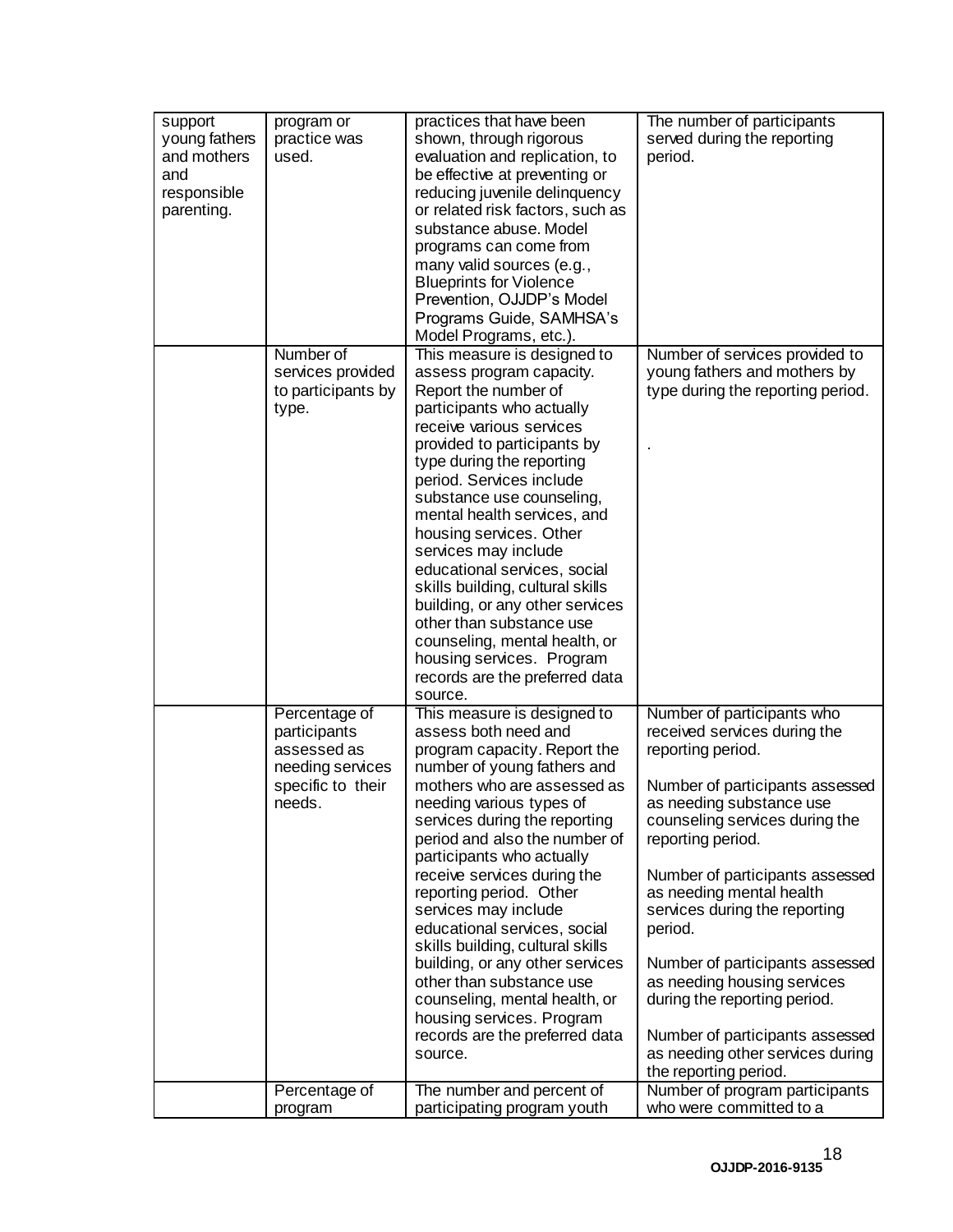| participants who<br>were adjudicated<br>(i.e., adjudicated<br>in juvenile court<br>or convicted in<br>criminal court)<br>during the<br>reporting period<br>(short and long<br>term). | who were adjudicated for a<br>new delinquent or criminal<br>offense during the reporting<br>period. This does NOT include<br>technical violations and is<br>appropriate for any youth-<br>serving program.<br>A juvenile residential facility is<br>a place where young persons<br>who have committed offenses<br>may be housed overnight. A<br>facility has living and sleeping<br>units, such as wings, floors,<br>dorms, barracks, or cottages.<br>Official records (police,<br>juvenile and criminal court) are<br>the preferred data source. | juvenile residential facility as a<br>result of a new adjudication<br>during the reporting period.<br>Number of participants<br>sentenced to adult jail or prison<br>as a result of a new adjudication<br>during the reporting period.<br>Number of participants given<br>some other sentence as a result<br>of a new adjudication during the<br>reporting period.<br>Number of program participants<br>tracked for adjudications during<br>this reporting period.                                                                                                 |
|--------------------------------------------------------------------------------------------------------------------------------------------------------------------------------------|---------------------------------------------------------------------------------------------------------------------------------------------------------------------------------------------------------------------------------------------------------------------------------------------------------------------------------------------------------------------------------------------------------------------------------------------------------------------------------------------------------------------------------------------------|--------------------------------------------------------------------------------------------------------------------------------------------------------------------------------------------------------------------------------------------------------------------------------------------------------------------------------------------------------------------------------------------------------------------------------------------------------------------------------------------------------------------------------------------------------------------|
| Percentage of<br>program youth<br>who had<br>technical<br>violations during<br>the reporting<br>period (short and<br>long term).                                                     | The number and percent of<br>program participants who had<br>a violation of the terms of their<br>supervision (commonly<br>referred to as a technical<br>violation) during the reporting<br>period.<br>A juvenile residential facility is<br>a place where young persons<br>who have committed offenses<br>may be housed overnight. A<br>facility has living and sleeping<br>units, such as wings, floors,<br>dorms, barracks, or cottages.<br>Program records are the<br>preferred data source.                                                  | Number of program particpants<br>who were committed to a<br>juvenile residential facility as a<br>result of a technical violation<br>during the reporting period.<br>Number of participants who were<br>sentenced to adult jail or prison<br>as a result of a technical<br>violation during the reporting<br>period.<br>Number of particpants who<br>received some other sentence<br>as a result of a technical<br>violation during the reporting<br>period.<br>Number of program particpants<br>tracked for technical violations<br>during this reporting period. |
| Percentage of<br>program<br>particpants who<br>are victimized<br>(short and long<br>term).                                                                                           | The measure determines the<br>number of program particpants<br>who are harmed or adversely<br>affected by someone else's<br>criminal actions. Victimization<br>can be physical or<br>psychological; it also includes<br>harm or adverse effects to<br>particpants' property. The<br>number of particpants tracked<br>should reflect the number of<br>program particpants that are<br>followed or monitored for<br>victimization. Ideally, this<br>number should be all<br>particpants served by the                                               | Number of program youth<br>tracked during the reporting<br>period for victimization.<br>Of the participants tracked, the<br>number of program particpants<br>who were victimized.                                                                                                                                                                                                                                                                                                                                                                                  |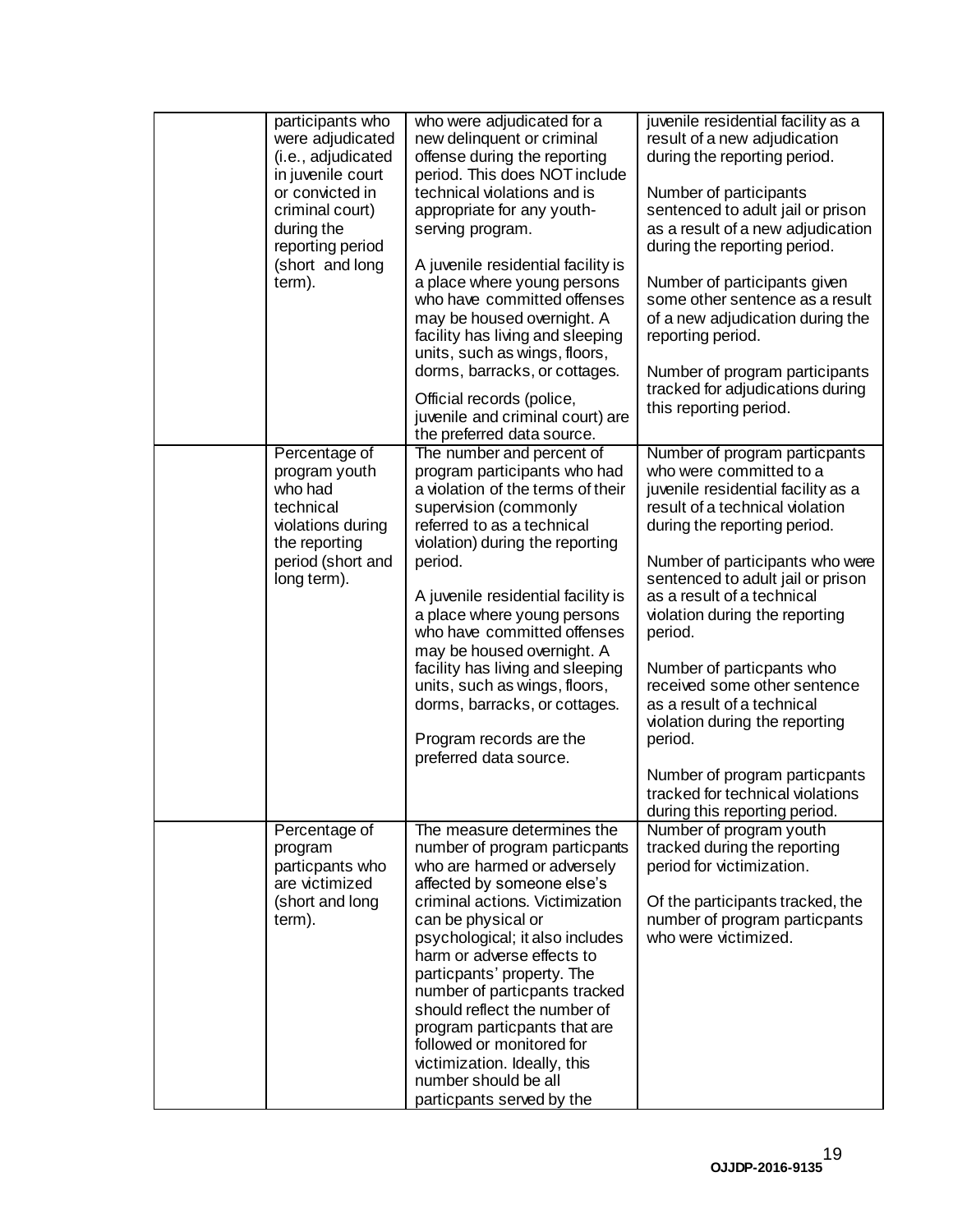|                                                                                                                                                                         | program during the reporting<br>period.                                                                                                                                                                                                                                                                                                                                            |                                                                                                                                                                                                                                                                              |
|-------------------------------------------------------------------------------------------------------------------------------------------------------------------------|------------------------------------------------------------------------------------------------------------------------------------------------------------------------------------------------------------------------------------------------------------------------------------------------------------------------------------------------------------------------------------|------------------------------------------------------------------------------------------------------------------------------------------------------------------------------------------------------------------------------------------------------------------------------|
|                                                                                                                                                                         |                                                                                                                                                                                                                                                                                                                                                                                    |                                                                                                                                                                                                                                                                              |
| Percentage of<br>program<br>participants who<br>earned their<br>GED, completed<br>high school, or<br>finished<br>occupational skill<br>training.                        | The number and percent of<br>program participants who<br>earned their GED, completed<br>high school, or finished<br>occupational skill training<br>during the reporting period.<br>Self-report or staff ratings are<br>the most likely data sources.                                                                                                                               | Number of program participants<br>served during the reporting<br>period who completed their<br>GED, high school diploma, or<br>occupational skills training.<br>Total number of youth receiving<br>services for target behavior<br>during the reporting period.              |
| Percentage of<br>program<br>participants who<br>found<br>employment.                                                                                                    | Number of program<br>participants who completed<br>employment training or<br>became employed during the<br>reporting period.                                                                                                                                                                                                                                                       | Number of program participants<br>served during the reporting<br>period who completed<br>employment training or became<br>employed during the reporting<br>period.<br>Total number of participants<br>receiving services for target<br>behavior during the reporting         |
| Percentage of<br>program<br>participants who<br>exhibited a<br>change in<br>targeted<br>behaviors.                                                                      | The number and percentage of<br>program participants who have<br>exhibited a desired change in<br>target behavior during the<br>reporting period.                                                                                                                                                                                                                                  | period.<br>Number of program participants<br>served during the reporting<br>period who showed<br>improvement in target behavior<br>during the reporting period.<br>Total number of participants<br>receiving services for target<br>behavior during the reporting<br>period. |
| Percentage of<br>program<br>participants who<br>exhibited a<br>change in<br>positive parenting<br>behaviors during<br>the reporting<br>period (short and<br>long term). | Number of program<br>participants who exhibited a<br>positive change in parenting<br>behaviors. This includes<br>changes in:<br>homework assistance<br>$\bullet$<br>words of encouragement/<br>$\bullet$<br>support<br>limit setting<br>$\bullet$<br>affection/hugging/praise<br>٠<br>family/child activities<br>$\bullet$<br>other<br>$\bullet$<br>Use of post test is preferred. | Number of program participants<br>who exhibited a change in<br>positive parenting behaviors.<br>Total number of program<br>participants receiving services<br>for target behavior during the<br>reporting period.                                                            |
| Frequency with<br>which program<br>participants<br>exhibited a<br>change in                                                                                             | The number of times in which<br>program participants engaged<br>positive parenting behaviors<br>during the reporting period.<br>This includes:                                                                                                                                                                                                                                     | Number of times in which<br>program participants engaged<br>positive parenting behaviors<br>during the reporting period.                                                                                                                                                     |